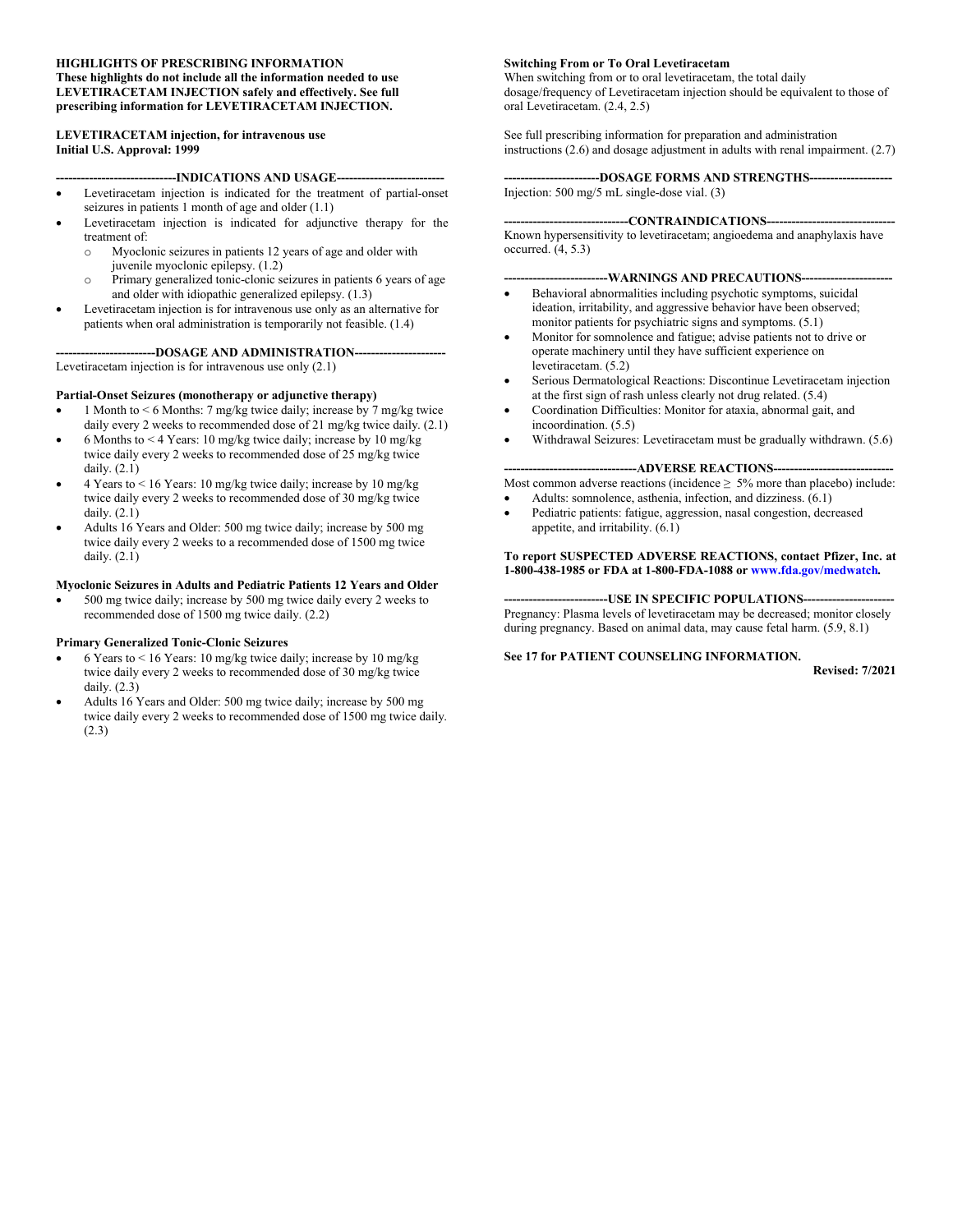#### **FULL PRESCRIBING INFORMATION: CONTENTS\***

#### **1 INDICATIONS AND USAGE**

- 1.1 Partial-Onset Seizures
- 1.2 Myoclonic Seizures in Patients with Juvenile Myoclonic Epilepsy
- 1.3 Primary Generalized Tonic-Clonic Seizures
- 1.4 Limitations of Use

#### **2 DOSAGE AND ADMINISTRATION**

- 2.1 Dosing for Partial-Onset Seizures<br>2.2 Dosing for Myoclonic Seizures in
- Dosing for Myoclonic Seizures in Patients with Juvenile Myoclonic Epilepsy
- 2.3 Dosing for Primary Generalized Tonic-Clonic Seizures<br>2.4 Switching from Oral Dosing
- 2.4 Switching from Oral Dosing<br>2.5 Switching to Oral Dosing
- Switching to Oral Dosing
- 2.6 Preparation and Administration Instructions
- 2.7 Dosage Adjustments in Adult Patients with Renal Impairment<br>2.8 Discontinuation of Levetiracetam
- Discontinuation of Levetiracetam

#### **3 DOSAGE FORMS AND STRENGTHS**

#### **4 CONTRAINDICATIONS**

- **5 WARNINGS AND PRECAUTIONS**<br>5.1 **Behavioral Abnormalities and** 
	- 5.1 Behavioral Abnormalities and Psychotic Symptoms
	-
	- 5.2 Somnolence and Fatigue<br>5.3 Anaphylaxis and Angioec Anaphylaxis and Angioedema
	- 5.4 Serious Dermatological Reactions<br>5.5 Coordination Difficulties
	- Coordination Difficulties
	- 5.6 Withdrawal Seizures
	-
	- 5.7 Hematologic Abnormalities<br>5.8 Increase in Blood Pressure
	- 5.8 Increase in Blood Pressure<br>5.9 Seizure Control During Pre Seizure Control During Pregnancy

#### **6 ADVERSE REACTIONS**

- 6.1 Clinical Trials Experience
- 6.2 Postmarketing Experience

#### **8 USE IN SPECIFIC POPULATIONS**

8.1 Pregnancy<br>8.2 Lactation

 $\mathcal{L} = \{ \mathcal{L} = \{ \mathcal{L} = \{ \mathcal{L} = \{ \mathcal{L} = \{ \mathcal{L} = \{ \mathcal{L} = \{ \mathcal{L} = \{ \mathcal{L} = \{ \mathcal{L} = \{ \mathcal{L} = \{ \mathcal{L} = \{ \mathcal{L} = \{ \mathcal{L} = \{ \mathcal{L} = \{ \mathcal{L} = \{ \mathcal{L} = \{ \mathcal{L} = \{ \mathcal{L} = \{ \mathcal{L} = \{ \mathcal{L} = \{ \mathcal{L} = \{ \mathcal{L} = \{ \mathcal{L} = \{ \mathcal{$ 

**\_\_\_\_\_\_\_\_\_\_\_\_\_\_\_\_\_\_\_\_\_\_\_\_\_\_\_\_\_\_\_\_\_\_\_\_\_\_\_\_\_\_\_\_\_\_\_\_\_\_\_\_\_\_\_\_\_\_\_\_\_\_\_\_\_\_\_\_\_\_\_\_\_\_\_\_\_\_\_\_\_\_\_\_\_\_\_\_\_\_\_\_\_\_\_\_\_\_\_\_\_\_\_\_\_\_\_\_\_\_\_\_\_\_\_\_\_\_\_\_\_\_\_\_\_\_\_\_\_\_\_\_**

- 8.2 Lactation<br>8.4 Pediatric
- Pediatric Use
- 8.5 Geriatric Use
- 8.6 Renal Impairment

#### **10 OVERDOSAGE**

- 10.1 Signs, Symptoms and Laboratory Findings of Acute Overdosage in Humans
- 
- 10.2 Management of Overdose<br>10.3 Hemodialysis Hemodialysis
- **11 DESCRIPTION**

#### **12 CLINICAL PHARMACOLOGY**

- 12.1 Mechanism of Action<br>12.2 Pharmacodynamics
- Pharmacodynamics
- 12.3 Pharmacokinetics
- **13 NONCLINICAL TOXICOLOGY** 13.1 Carcinogenesis, Mutagenesis, Impairment of Fertility

#### **14 CLINICAL STUDIES**

- 14.1 Partial-Onset Seizures<br>14.2 Myoclonic Seizures in
	- Myoclonic Seizures in Patients with Juvenile Myoclonic Epilepsy
- 14.3 Primary Generalized Tonic-Clonic Seizures
- **16 HOW SUPPLIED/STORAGE AND HANDLING**
	- 16.1 How Supplied<br>16.2 Storage
	- Storage

#### **17 PATIENT COUNSELING INFORMATION**

\* Sections or subsections omitted from the full prescribing information are not listed.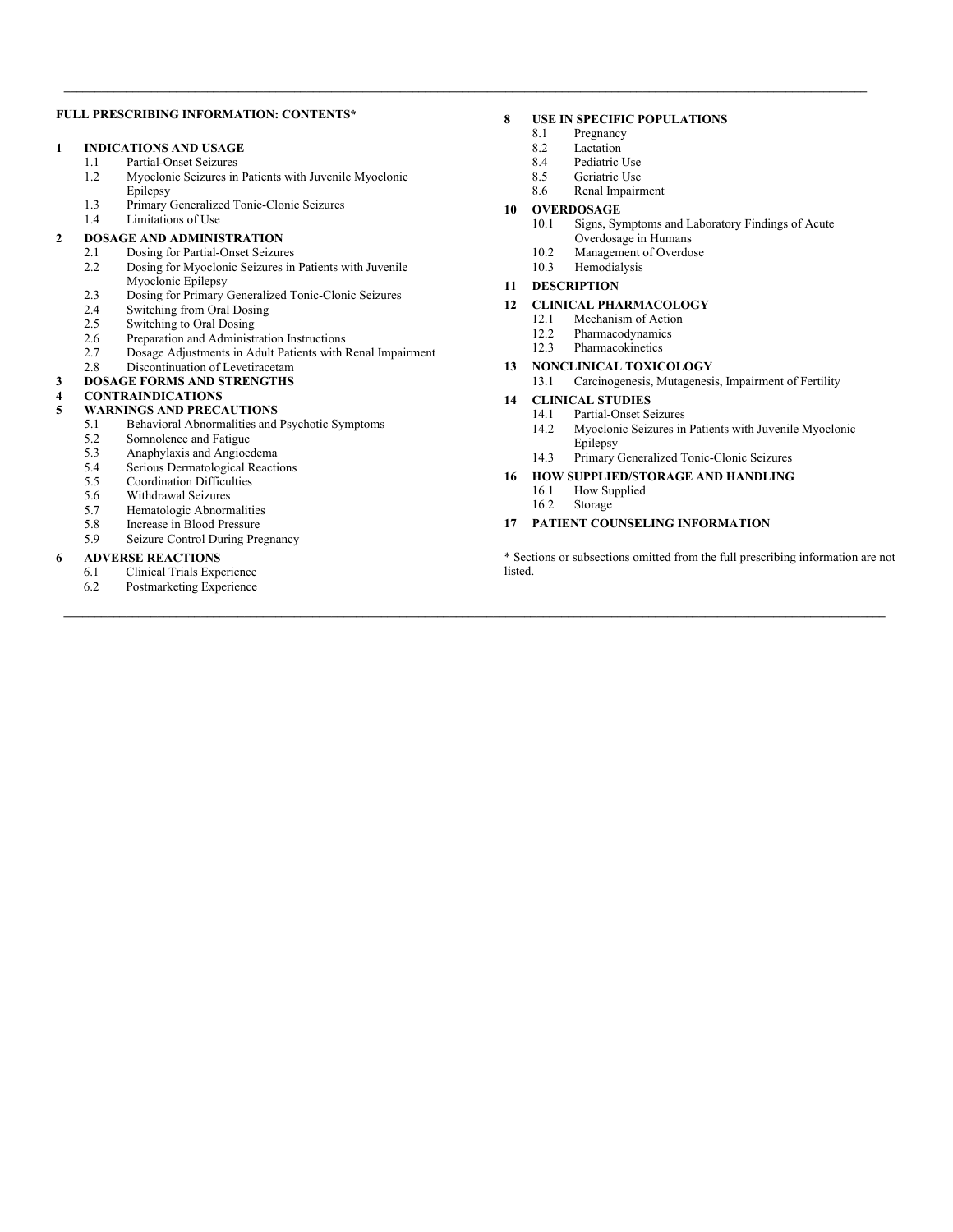## **FULL PRESCRIBING INFORMATION**

# **1 INDICATIONS AND USAGE**

## **1.1 Partial-Onset Seizures**

Levetiracetam injection is indicated for the treatment of partial-onset seizures in patients 1 month of age and older.

## **1.2 Myoclonic Seizures in Patients with Juvenile Myoclonic Epilepsy**

Levetiracetam injection is indicated as adjunctive therapy for the treatment of myoclonic seizures in patients 12 years of age and older with juvenile myoclonic epilepsy.

## **1.3 Primary Generalized Tonic-Clonic Seizures**

Levetiracetam injection is indicated as adjunctive therapy for the treatment of primary generalized tonic-clonic seizures in patients 6 years of age and older with idiopathic generalized epilepsy.

## **1.4 Limitations of Use**

Levetiracetam injection is for intravenous use only as an alternative for patients when oral administration is temporarily not feasible.

## **2 DOSAGE AND ADMINISTRATION**

#### **2.1 Dosing for Partial-Onset Seizures**

The recommended dosing for monotherapy and adjunctive therapy is the same as outlined below.

There is no clinical study experience with administration of intravenous levetiracetam for a period longer than 4 days.

#### **Adults 16 Years of Age and Older**

Initiate treatment with a daily dose of 1000 mg/day, given as twice-daily dosing (500 mg twice daily). Additional dosing increments may be given (1000 mg/day additional every 2 weeks) to a maximum recommended daily dose of 3000 mg. There is no evidence that doses greater than 3000 mg/day confer additional benefit.

#### **Pediatric Patients**

#### 1 Month to < 6 Months

Initiate treatment with a daily dose of 14 mg/kg in 2 divided doses (7 mg/kg twice daily). Increase the daily dose every 2 weeks by increments of 14 mg/kg to the recommended daily dose of 42 mg/kg (21 mg/kg twice daily). In the clinical trial, the mean daily dose was 35 mg/kg in this age group.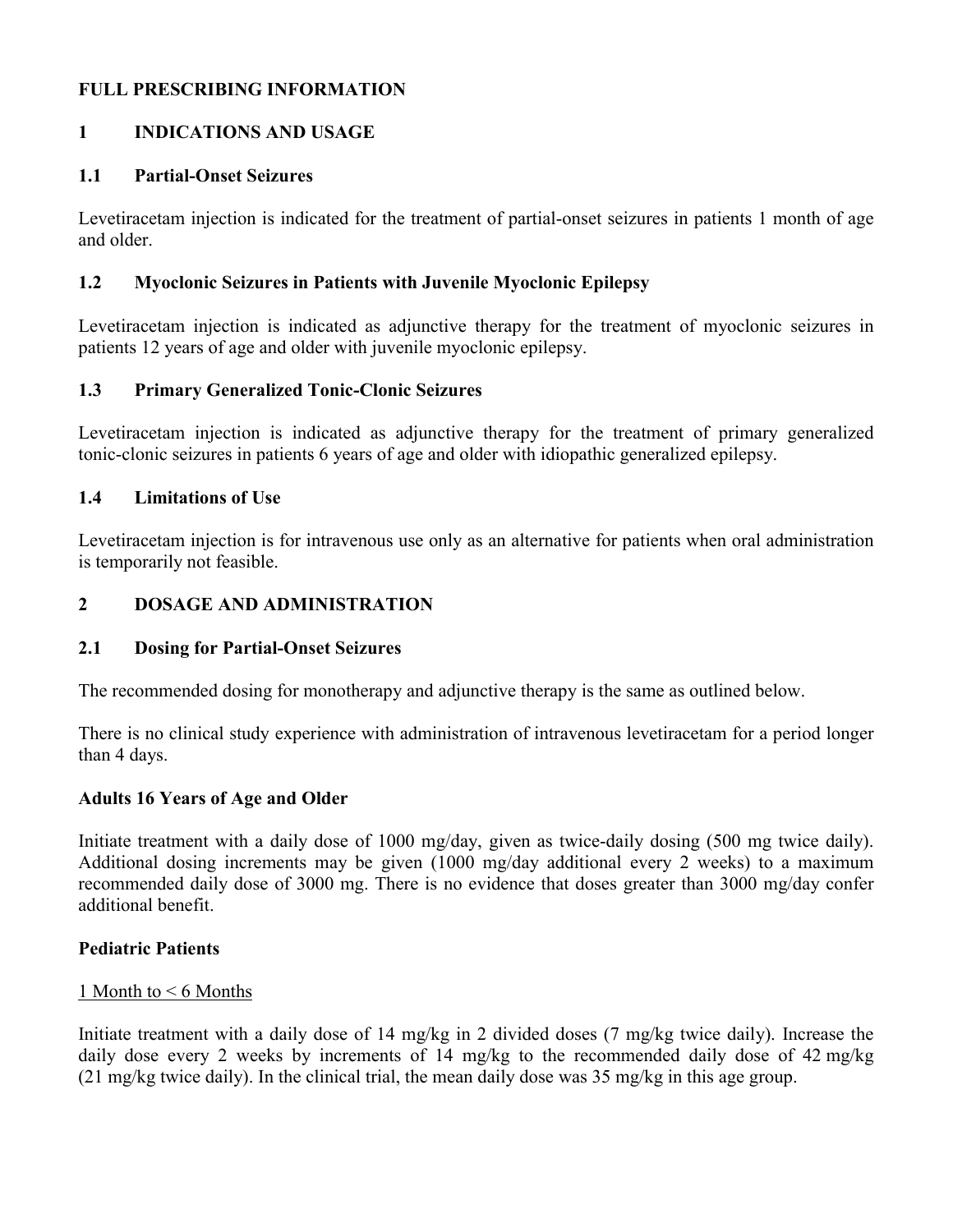## 6 Months to < 4 Years

Initiate treatment with a daily dose of 20 mg/kg in 2 divided doses (10 mg/kg twice daily). Increase the daily dose in 2 weeks by an increment of 20 mg/kg to the recommended daily dose of 50 mg/kg (25 mg/kg twice daily). If a patient cannot tolerate a daily dose of 50 mg/kg, the daily dose may be reduced. In the clinical trial, the mean daily dose was 47 mg/kg in this age group.

## 4 Years to < 16 Years

Initiate treatment with a daily dose of 20 mg/kg in 2 divided doses (10 mg/kg twice daily). Increase the daily dose every 2 weeks by increments of 20 mg/kg to the recommended daily dose of 60 mg/kg (30 mg/kg twice daily). If a patient cannot tolerate a daily dose of 60 mg/kg, the daily dose may be reduced. In the clinical trial, the mean daily dose was 44 mg/kg. The maximum daily dose was 3000 mg/day.

## **2.2 Dosing for Myoclonic Seizures in Patients with Juvenile Myoclonic Epilepsy**

Initiate treatment with a dose of 1000 mg/day, given as twice-daily dosing (500 mg twice daily). Increase the dosage by 1000 mg/day every 2 weeks to the recommended daily dose of 3000 mg. The effectiveness of doses lower than 3000 mg/day has not been studied.

## **2.3 Dosing for Primary Generalized Tonic-Clonic Seizures**

## **Adults 16 Years of Age and Older**

Initiate treatment with a dose of 1000 mg/day, given as twice-daily dosing (500 mg twice daily). Increase dosage by 1000 mg/day every 2 weeks to the recommended daily dose of 3000 mg. The effectiveness of doses lower than 3000 mg/day has not been adequately studied.

## **Pediatric Patients 6 to < 16 Years of Age**

Initiate treatment with a daily dose of 20 mg/kg in 2 divided doses (10 mg/kg twice daily). Increase the daily dose every 2 weeks by increments of 20 mg/kg (10 mg/kg twice daily) to the recommended daily dose of 60 mg/kg (30 mg/kg twice daily). The effectiveness of doses lower than 60 mg/kg/day has not been adequately studied.

## **2.4 Switching from Oral Dosing**

When switching from oral levetiracetam, the initial total daily intravenous dosage of levetiracetam should be equivalent to the total daily dosage and frequency of oral levetiracetam.

### **2.5 Switching to Oral Dosing**

At the end of the intravenous treatment period, the patient may be switched to levetiracetam oral administration at the equivalent daily dosage and frequency of the intravenous administration.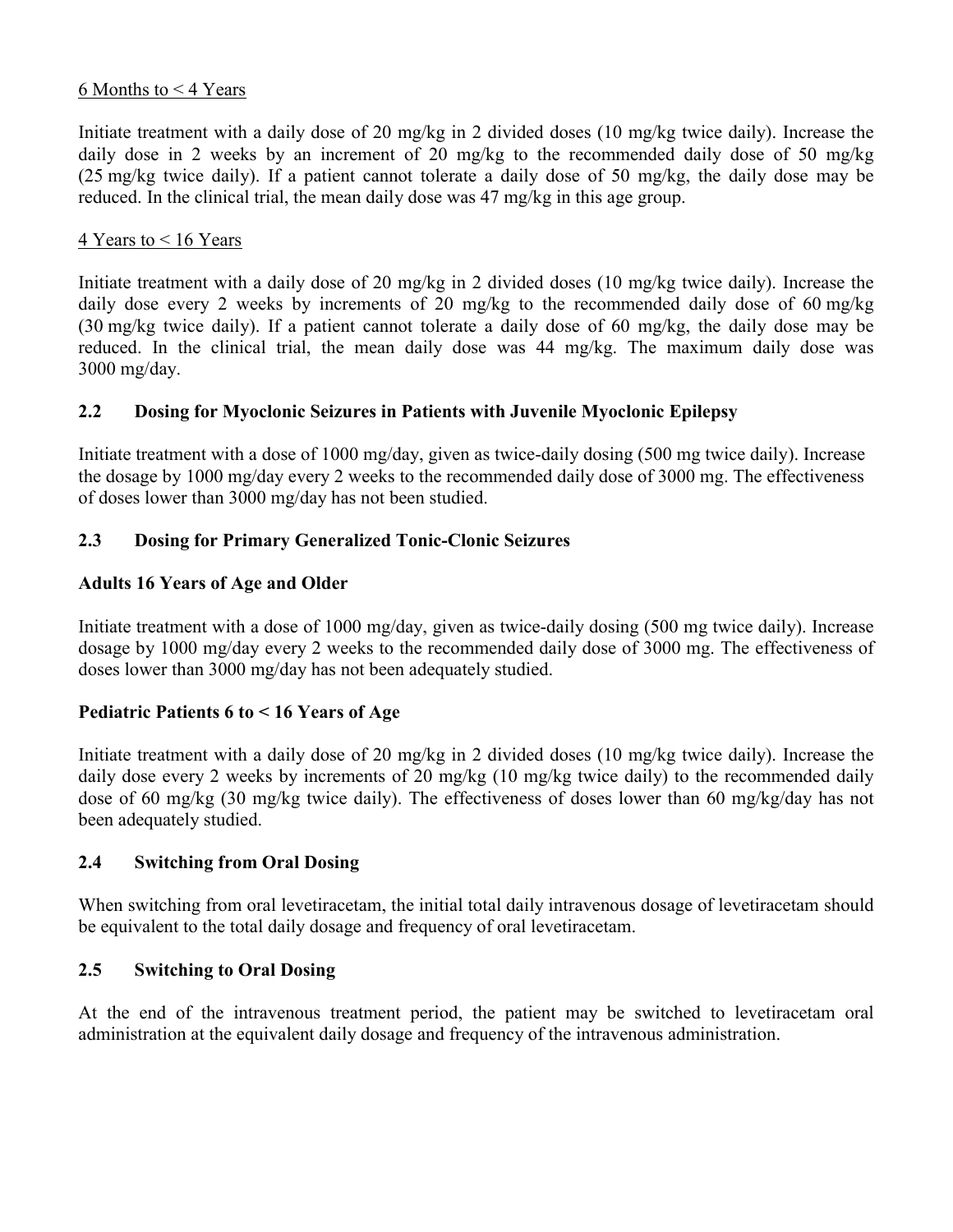## **2.6 Preparation and Administration Instructions**

Levetiracetam injection is for intravenous use only and should be diluted in 100 mL of a compatible diluent prior to administration. If a smaller volume is required (e.g. pediatric patients), the amount of diluent should be calculated to not exceed a maximum levetiracetam concentration of 15 mg per mL of diluted solution. Consideration should also be given to the total daily fluid intake of the patient. Levetiracetam injection should be administered as a 15-minute IV infusion. One vial of levetiracetam injection contains 500 mg levetiracetam (500 mg/5 mL).

Levetiracetam injection was found to be physically compatible and chemically stable when mixed with the following diluents and antiepileptic drugs for at least 24 hours and stored in polyvinyl chloride (PVC) bags at controlled room temperature 15 to 30°C (59 to 86°F).

## **Diluents:**

Sodium chloride (0.9%) injection, USP Lactated Ringer's injection Dextrose 5% injection, USP

## **Other Antiepileptic Drugs:**

Lorazepam Diazepam Valproate sodium

There are no data to support the physical compatibility of levetiracetam injection with antiepileptic drugs that are not listed above.

Parenteral drug products should be inspected visually for particulate matter and discoloration prior to administration whenever solution and container permit. Product with particulate matter or discoloration should not be used.

Any unused portion of the Levetiracetam injection vial contents should be discarded.

## **Adults**

See Table 1 for the recommended preparation and administration of levetiracetam injection for adults to achieve a dose of 500 mg, 1000 mg, or 1500 mg.

| Dose              | <b>Withdraw Volume</b>           | <b>Volume of Diluent</b> | <b>Infusion Time</b>   |
|-------------------|----------------------------------|--------------------------|------------------------|
| $500$ mg          | $5 \text{ mL}$ (5 mL vial)       | $100$ mL                 | 15 minutes             |
| $1000 \text{ mg}$ | $10 \text{ mL}$ (two 5 mL vials) | $100$ mL                 | 15 minutes             |
| 1500 mg           | 15 mL (three 5 mL vials)         | $100$ mL                 | <sup>1</sup> 5 minutes |

## **Table 1: Preparation and Administration of Levetiracetam Injection for Adults**

For example, to prepare a 1000 mg dose, dilute 10 mL of levetiracetam injection in 100 mL of a compatible diluent and administer intravenously as a 15-minute infusion.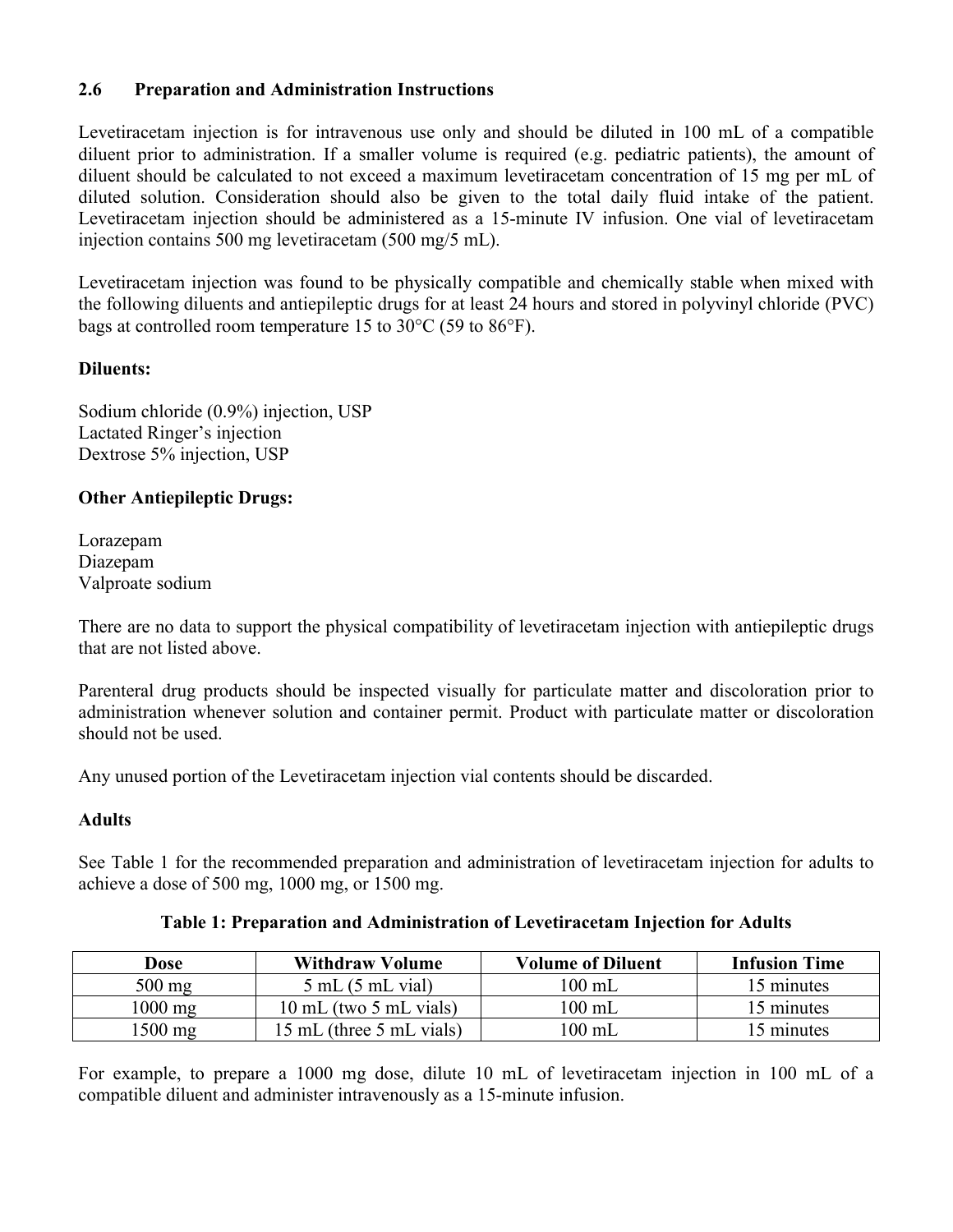## **Pediatric Patients**

When using Levetiracetam injection for pediatric patients, dosing is weight-based (mg per kg).

The following calculation should be used to determine the appropriate daily dose of Levetiracetam injection for pediatric patients:

Total daily dose  $(mL/day) =$  Daily dose  $(mg/kg/day)$  x patient weight (kg)

## **2.7 Dosage Adjustments in Adult Patients with Renal Impairment**

Levetiracetam injection dosing must be individualized according to the patient's renal function status. Recommended dosage adjustments for adults with renal impairment are shown in Table 2. Information is unavailable for dosage adjustments in pediatric patients with renal impairment. In order to calculate the dose recommended for adult patients with renal impairment, creatinine clearance adjusted for body surface area must be calculated. To do this an estimate of the patient's creatinine clearance (CLcr) in mL/min must first be calculated using the following formula:

 $CLcr =$ [140-age (years)] x weight (kg) (x 0.85 for female patients) 72 x serum creatinine (mg/dL)

Then CLcr is adjusted for body surface area (BSA) as follows:

CLcr (mL/min/1.73 m<sup>2</sup>) =  $\frac{CLcr (mL/min)}{BSA \text{ subject (m}^2)}$  x 1.73

## **Table 2: Dosage Adjustment Regimen for Adult Patients with Renal Impairment**

| Group                        | <b>Creatinine Clearance</b>  | <b>Dosage</b>    | <b>Frequency</b>            |
|------------------------------|------------------------------|------------------|-----------------------------|
|                              | (mL/min/1.73m <sup>2</sup> ) | (mg)             |                             |
| Normal                       | > 80                         | 500 to 1,500     | Every 12 hours              |
| Mild                         | 50 to 80                     | 500 to 1,000     | Every 12 hours              |
| Moderate                     | 30 to 50                     | 250 to 750       | Every 12 hours              |
| Severe                       | $<$ 30                       | 250 to 500       | Every 12 hours              |
| ESRD patients using dialysis |                              | 500 to $1,000^1$ | Every 24 hours <sup>1</sup> |

<sup>1</sup> Following dialysis, a 250 to 500 mg supplemental dose is recommended.

## **2.8 Discontinuation of Levetiracetam**

Avoid abrupt withdrawal from levetiracetam in order to reduce the risk of increased seizure frequency and status epilepticus *[see Warnings and Precautions (5.6)].*

# **3 DOSAGE FORMS AND STRENGTHS**

One single-dose vial of levetiracetam injection contains 500 mg levetiracetam (500 mg/5 mL) as a clear, colorless solution.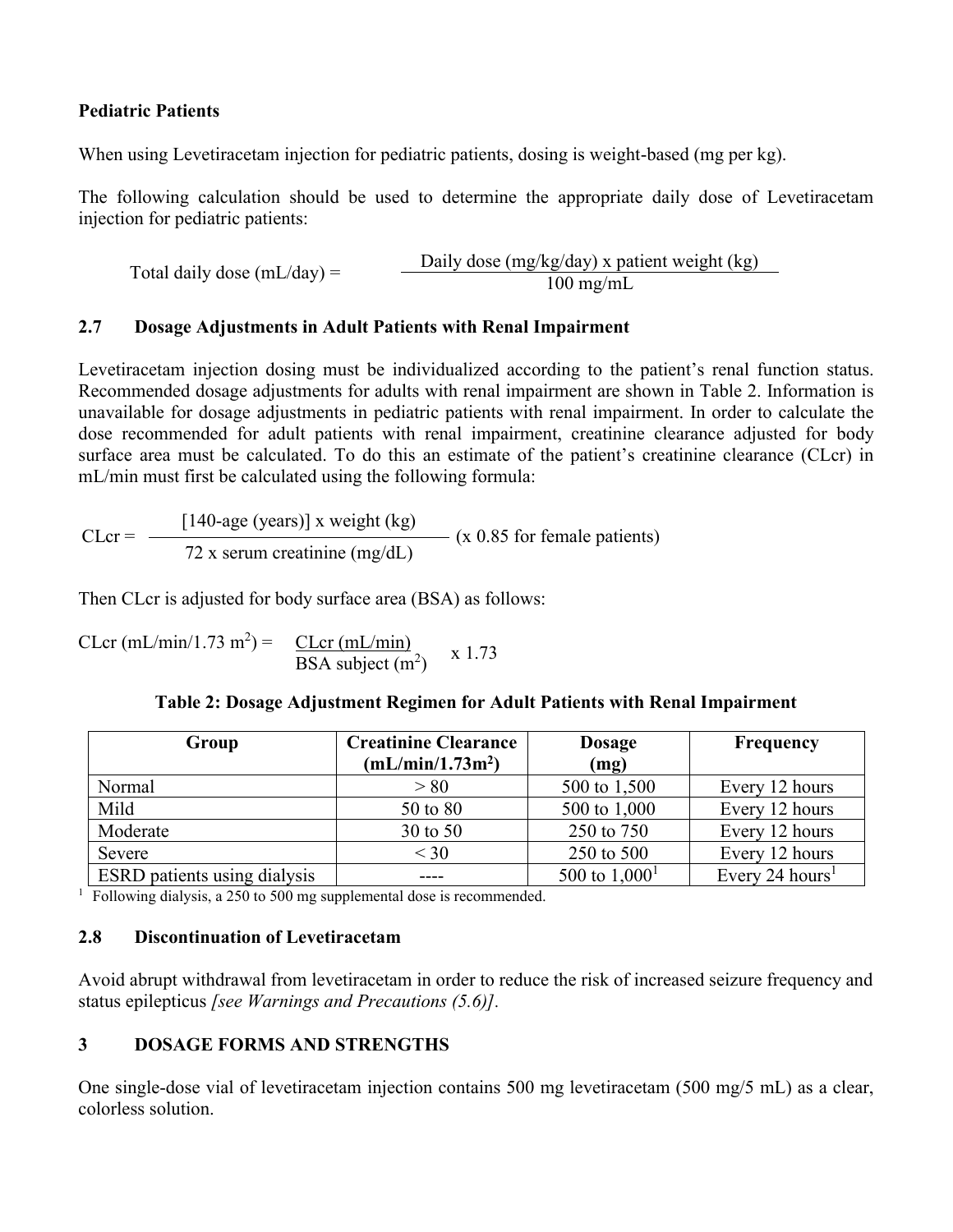## **4 CONTRAINDICATIONS**

Levetiracetam injection is contraindicated in patients with a hypersensitivity to levetiracetam*.* Reactions have included anaphylaxis and angioedema *[see Warnings and Precautions (5.3)]*.

## **5 WARNINGS AND PRECAUTIONS**

## **5.1 Behavioral Abnormalities and Psychotic Symptoms**

Levetiracetam may cause behavioral abnormalities and psychotic symptoms. Patients treated with levetiracetam should be monitored for psychiatric signs and symptoms.

## **Behavioral abnormalities**

In clinical studies using an oral formulation of levetiracetam, 13% of adult levetiracetam-treated patients and 38% of pediatric levetiracetam-treated patients (4 to 16 years of age), compared to 6% and 19% of adult and pediatric placebo-treated patients, experienced non-psychotic behavioral symptoms (reported as aggression, agitation, anger, anxiety, apathy, depersonalization, depression, emotional lability, hostility, hyperkinesias, irritability, nervousness, neurosis, and personality disorder).

A randomized, double-blind, placebo-controlled study was performed to assess the neurocognitive and behavioral effects of an oral formulation of levetiracetam as adjunctive therapy in pediatric patients (4 to 16 years of age). The results from an exploratory analysis indicated a worsening in levetiracetam-treated patients on aggressive behavior (one of eight behavior dimensions), as measured in a standardized and systematic way using a validated instrument, the Achenbach Child Behavior Checklist (CBCL/6-18).

In clinical studies in pediatric patients 1 month to  $\leq 4$  years of age, irritability was reported in 12% of the levetiracetam-treated patients compared to 0% of placebo-treated patients.

In clinical studies, 1.7% of adult levetiracetam-treated patients discontinued treatment due to behavioral adverse reactions, compared to 0.2% of placebo-treated patients. The treatment dose was reduced in 0.8% of adult levetiracetam-treated patients and in 0.5% of placebo-treated patients. Overall, 11% of levetiracetam-treated pediatric patients experienced behavioral symptoms associated with discontinuation or dose reduction, compared to 6% of placebo-treated patients.

## **Psychotic symptoms**

In clinical studies using an oral formulation of levetiracetam, 1% of levetiracetam-treated adult patients, 2% of levetiracetam-treated pediatric patients 4 to 16 years of age, and 17% of levetiracetam-treated pediatric patients 1 month to < 4 years of age experienced psychotic symptoms, compared to 0.2%, 2%, and 5% in the corresponding age groups treated with placebo. In a controlled study that assessed the neurocognitive and behavioral effects of an oral formulation of levetiracetam in pediatric patients 4 to 16 years of age, 1.6% of levetiracetam-treated patients experienced paranoia, compared to 0% of placebo-treated patients. In the same study, 3.1% of levetiracetam-treated patients experienced confusional state, compared to 0% of placebo-treated patients *[see Use in Specific Populations (8.4)]*.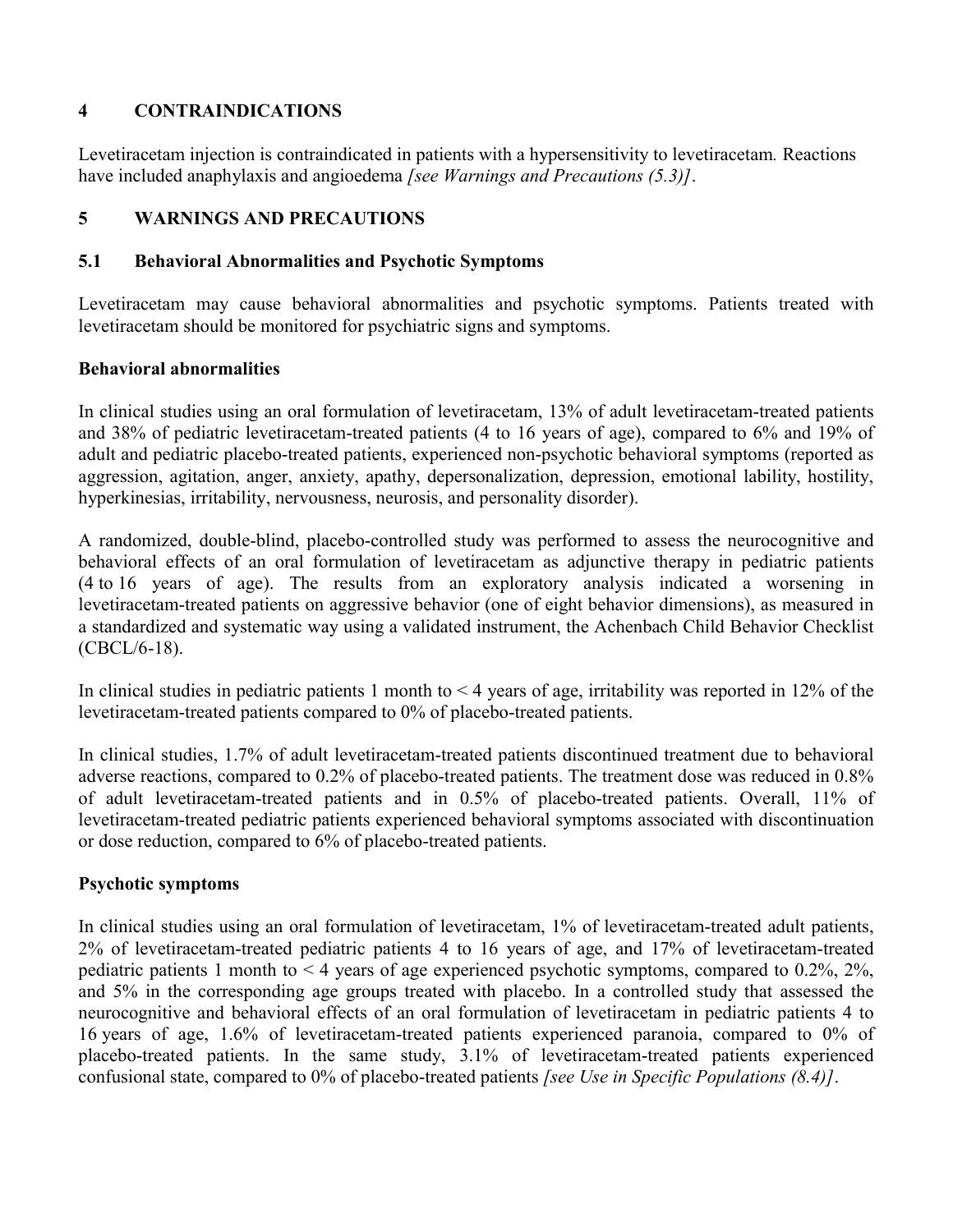In clinical studies, two (0.3%) levetiracetam-treated adult patients were hospitalized, and their treatment was discontinued due to psychosis. Both events, reported as psychosis, developed within the first week of treatment and resolved within 1 to 2 weeks following treatment discontinuation. There was no difference between drug- and placebo-treated patients in the incidence of the pediatric patients who discontinued treatment due to psychotic and non-psychotic adverse reactions.

## **5.2 Somnolence and Fatigue**

Levetiracetam may cause somnolence and fatigue. Patients should be monitored for somnolence and fatigue, and be advised not to drive or operate machinery until they have gained sufficient experience on levetiracetam to gauge whether it adversely affects their ability to drive or operate machinery.

## **Somnolence**

In controlled clinical studies using an oral formulation of levetiracetam in adult patients with partial-onset seizures, 15% of levetiracetam-treated patients reported somnolence, compared to 8% of placebo-treated patients. There was no clear dose response up to 3000 mg/day. In a study in which there was no titration, about 45% of patients receiving levetiracetam 4000 mg/day reported somnolence. The somnolence was considered serious in 0.3% of levetiracetam-treated patients, compared to 0% in the placebo group. About 3% of levetiracetam-treated patients discontinued treatment due to somnolence, compared to 0.7% of placebo-treated patients. In 1.4% of levetiracetam-treated patients and 0.9% of placebo-treated patients, the dose was reduced, while 0.3% of the levetiracetam-treated patients were hospitalized due to somnolence.

## **Asthenia**

In controlled clinical studies using an oral formulation of levetiracetam in adult patients with partial-onset seizures, 15% of levetiracetam-treated patients reported asthenia, compared to 9% of placebo-treated patients. Treatment was discontinued due to asthenia in 0.8% of levetiracetam-treated patients as compared to 0.5% of placebo-treated patients. In 0.5% of levetiracetam-treated patients and in 0.2% of placebo-treated patients, the dose was reduced due to asthenia.

Somnolence and asthenia occurred most frequently within the first 4 weeks of treatment. In general, the incidences of somnolence and fatigue in the pediatric partial-onset seizure studies, and in pediatric and adult myoclonic and primary generalized tonic-clonic studies were comparable to those of the adult partial-onset seizure studies.

## **5.3 Anaphylaxis and Angioedema**

Levetiracetam can cause anaphylaxis or angioedema after the first dose or at any time during treatment. Signs and symptoms in cases reported in the postmarketing setting have included hypotension, hives, rash, respiratory distress, and swelling of the face, lip, mouth, eye, tongue, throat, and feet. In some reported cases, reactions were life-threatening and required emergency treatment. If a patient develops signs or symptoms of anaphylaxis or angioedema, levetiracetam should be discontinued and the patient should seek immediate medical attention. Levetiracetam should be discontinued permanently if a clear alternative etiology for the reaction cannot be established *[see Contraindications (4)]*.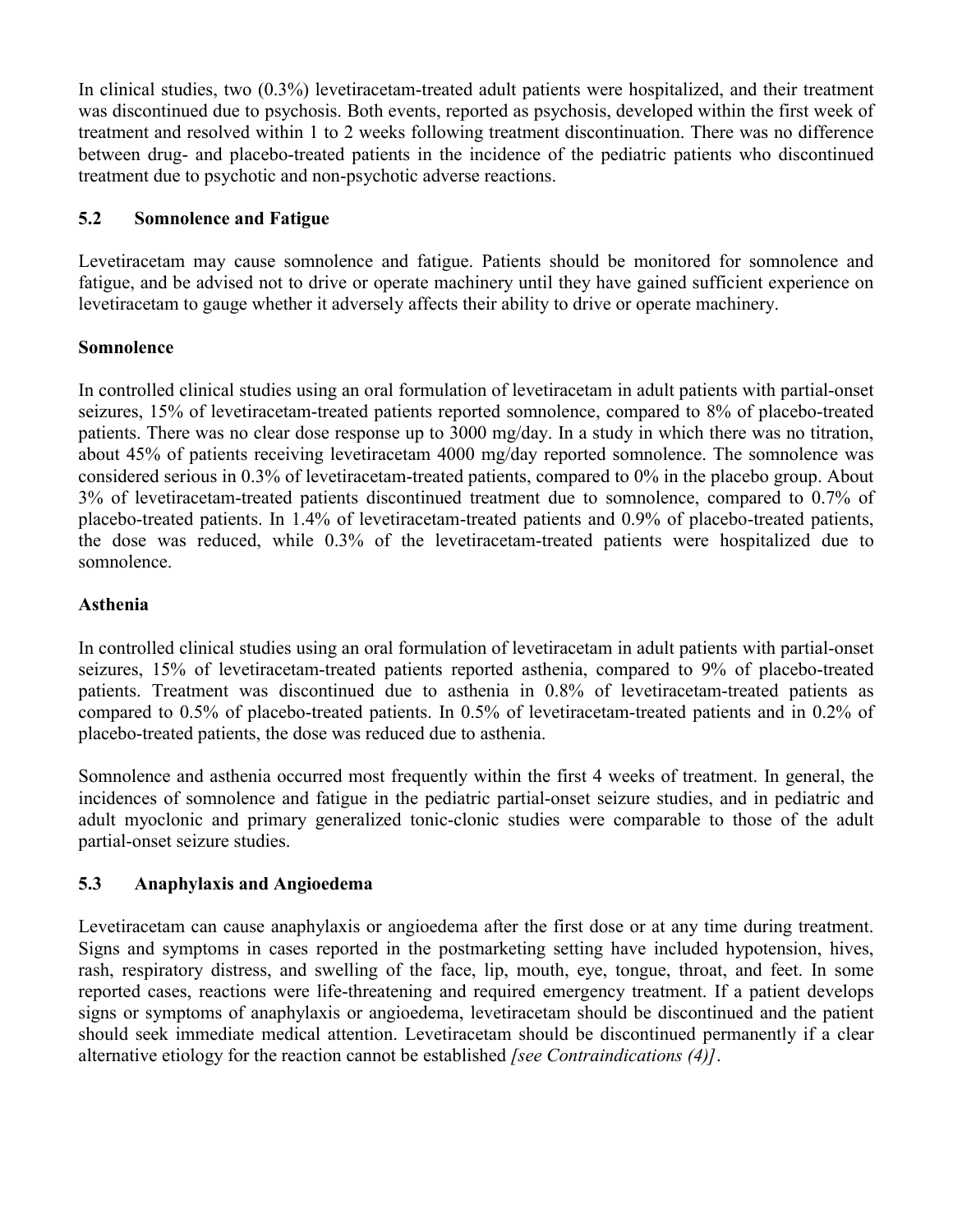## **5.4 Serious Dermatological Reactions**

Serious dermatological reactions, including Stevens-Johnson syndrome (SJS) and toxic epidermal necrolysis (TEN), have been reported in both pediatric and adult patients treated with levetiracetam. The median time of onset is reported to be 14 to 17 days, but cases have been reported at least four months after initiation of treatment. Recurrence of the serious skin reactions following rechallenge with levetiracetam has also been reported. Levetiracetam should be discontinued at the first sign of a rash, unless the rash is clearly not drug-related. If signs or symptoms suggest SJS/TEN, use of this drug should not be resumed and alternative therapy should be considered.

# **5.5 Coordination Difficulties**

Levetiracetam may cause coordination difficulties.

In controlled clinical studies using an oral formulation of levetiracetam in adult patients with partial-onset seizures, 3.4% of levetiracetam-treated patients experienced coordination difficulties, (reported as ataxia, abnormal gait, or incoordination) compared to 1.6% of placebo-treated patients. A total of 0.4% of patients in controlled clinical studies discontinued levetiracetam treatment due to ataxia, compared to 0% of placebo-treated patients. In 0.7% of levetiracetam-treated patients and in 0.2% of placebo-treated patients, the dose was reduced due to coordination difficulties, while one of the treated patients was hospitalized due to worsening of pre-existing ataxia. These events occurred most frequently within the first 4 weeks of treatment.

Patients should be monitored for signs and symptoms of coordination difficulties and advised not to drive or operate machinery until they have gained sufficient experience on levetiracetam to gauge whether it could adversely affect their ability to drive or operate machinery.

## **5.6 Withdrawal Seizures**

As with most antiepileptic drugs, levetiracetam should generally be withdrawn gradually because of the risk of increased seizure frequency and status epilepticus. But if withdrawal is needed because of a serious adverse reaction, rapid discontinuation can be considered.

## **5.7 Hematologic Abnormalities**

Levetiracetam can cause hematologic abnormalities. Hematologic abnormalities occurred in clinical trials and included decreases in white blood cell (WBC), neutrophil, and red blood cells counts (RBC); decreases in hemoglobin and hematocrit; and increases in eosinophil counts. Cases of agranulocytosis, pancytopenia, and thrombocytopenia have been reported in the postmarketing setting. A complete blood count is recommended in patients experiencing significant weakness, pyrexia, recurrent infections, or coagulation disorders.

## **Partial-Onset Seizures**

# Adults

In controlled clinical studies using an oral formulation of levetiracetam in adult patients with partial-onset seizures, minor but statistically significant decreases compared to placebo in total mean RBC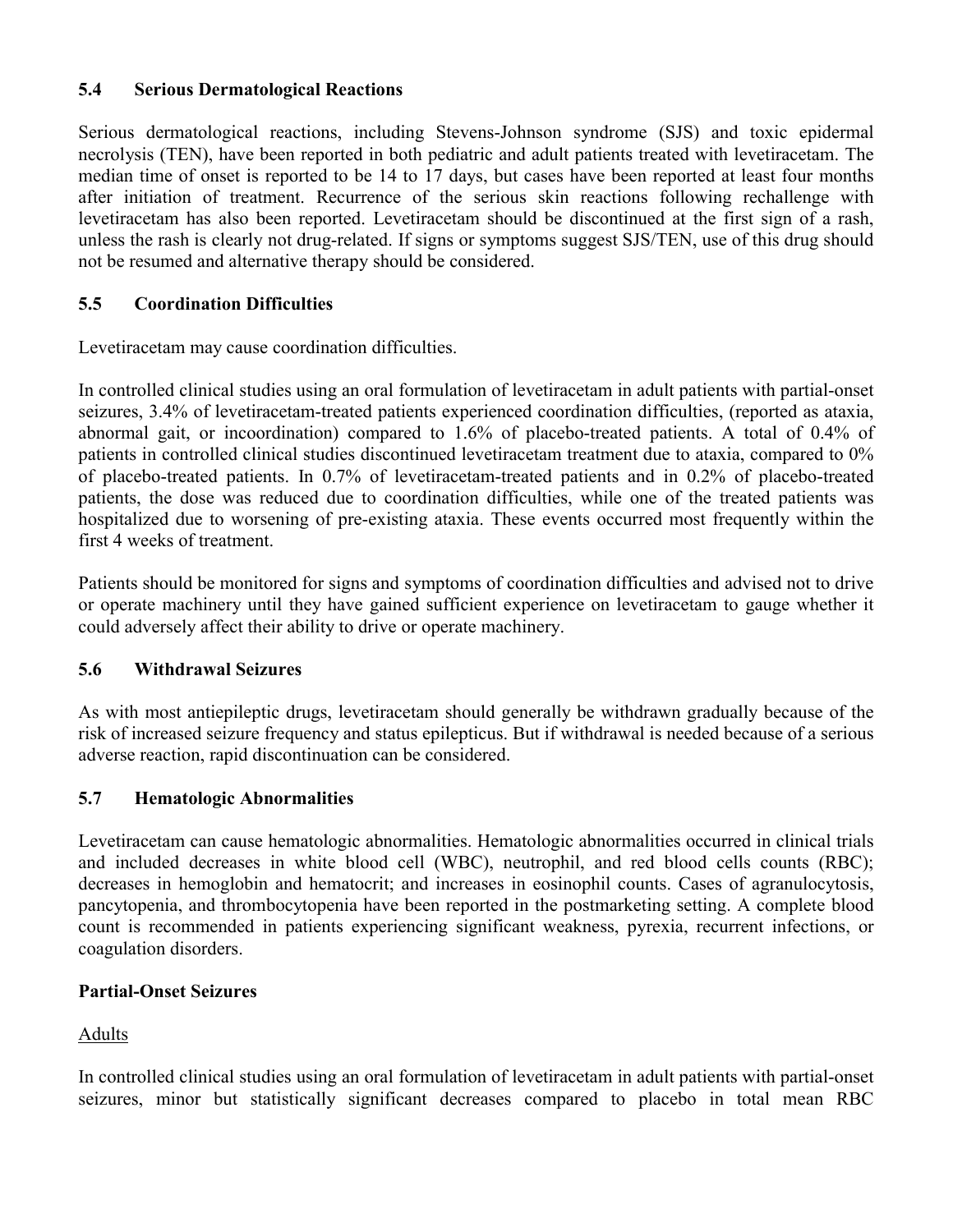$(0.03 \times 10^6/\text{mm}^3)$ , mean hemoglobin  $(0.09 \text{ g/dL})$ , and mean hematocrit  $(0.38\%)$ , were seen in levetiracetam-treated patients.

A total of 3.2% of levetiracetam-treated and 1.8% of placebo-treated patients had at least one possibly significant ( $\leq$ 2.8 x 10<sup>9</sup>/L) decreased WBC, and 2.4% of levetiracetam-treated and 1.4% of placebo-treated patients had at least one possibly significant  $(\leq 1.0 \times 10^9/L)$  decreased neutrophil count. Of the levetiracetam-treated patients with a low neutrophil count, all but one rose towards or to baseline with continued treatment. No patient was discontinued secondary to low neutrophil counts.

## **Pediatric Patients 4 Years to < 16 Years**

In a controlled study in pediatric patients age 4 years to  $< 16$  years, statistically significant decreases in WBC and neutrophil counts were seen in levetiracetam-treated patients, as compared to placebo. The mean decreases from baseline in the levetiracetam-treated group were -0.4  $\times$  10<sup>9</sup>/L and -0.3  $\times$  10<sup>9</sup>/L, respectively, whereas there were small increases in the placebo group. Mean relative lymphocyte counts increased by 1.7% in levetiracetam-treated patients, compared to a decrease of 4% in placebo-treated patients (statistically significant).

More levetiracetam-treated patients had a possibly clinically significant abnormally low WBC value (3% of levetiracetam-treated patients versus 0% of placebo-treated patients); however, there was no apparent difference between treatment groups with respect to neutrophil count (5% on levetiracetam versus 4.2% on placebo). No patient was discontinued because of low WBC or neutrophil count.

In a randomized, double-blind, placebo-controlled study to assess the neurocognitive and behavioral effects of an oral formulation of levetiracetam as adjunctive therapy in pediatric patients (4 to 16 years of age), 5 patients (8.6%) in the levetiracetam-treated group and two patients (6.1%) in the placebo-treated group had high eosinophil count values that were possibly clinically significant ( $\geq$ 10% or  $\geq$ 0.7 X 10<sup>9</sup>/L).

## **5.8 Increase in Blood Pressure**

In a randomized, placebo-controlled study in patients 1 month to  $\leq 4$  years of age using an oral formulation of levetiracetam, a significantly higher risk of increased diastolic blood pressure was observed in the levetiracetam-treated patients (17%), compared to placebo-treated patients (2%). There was no overall difference in mean diastolic blood pressure between the treatment groups. This disparity between the levetiracetam and placebo treatment groups was not observed in the studies of older children or in adults.

Monitor patients 1 month to < 4 years of age for increases in diastolic blood pressure.

# **5.9 Seizure Control During Pregnancy**

Physiological changes may gradually decrease plasma levels of levetiracetam throughout pregnancy. This decrease is more pronounced during the third trimester. It is recommended that patients be monitored carefully during pregnancy. Close monitoring should continue through the postpartum period especially if the dose was changed during pregnancy.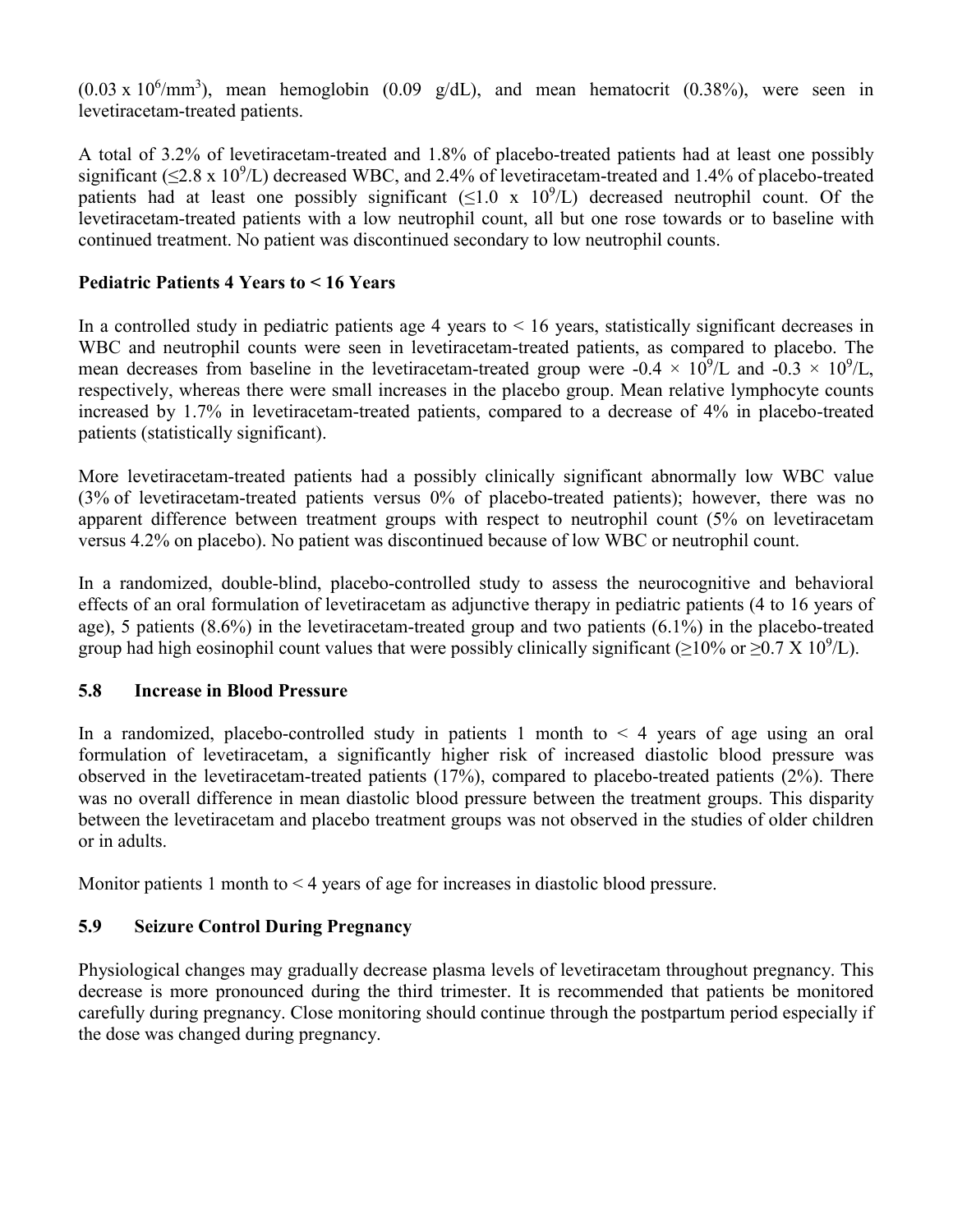# **6 ADVERSE REACTIONS**

The following adverse reactions are discussed in more details in other sections of labeling:

- Behavioral Abnormalities and Psychotic Symptoms *[see Warnings and Precautions (5.1)]*
- Somnolence and Fatigue *[see Warnings and Precautions (5.2)]*
- Anaphylaxis and Angioedema *[see Warnings and Precautions (5.3)]*
- Serious Dermatological Reactions *[see Warnings and Precautions (5.4)]*
- Coordination Difficulties *[see Warnings and Precautions (5.5)]*
- Hematologic Abnormalities *[see Warnings and Precautions (5.7)]*
- Increase in Blood Pressure *[see Warnings and Precautions (5.8)]*

## **6.1 Clinical Trials Experience**

Because clinical trials are conducted under widely varying conditions, adverse reaction rates observed in the clinical trials of a drug cannot be directly compared to rates in the clinical trials of another drug and may not reflect the rates observed in practice.

The adverse reactions that result from levetiracetam injection use include all of those reported for levetiracetam tablets and oral solution. Equivalent doses of intravenous (IV) levetiracetam and oral levetiracetam result in equivalent C<sub>max</sub>, C<sub>min</sub>, and total systemic exposure to levetiracetam when the IV levetiracetam is administered as a 15-minute infusion.

## **Partial-Onset Seizures**

## **Adults**

In controlled clinical studies using levetiracetam tablets in adults with partial-onset seizures *[see Clinical Studies (14.1)]*, the most common adverse reactions in adult patients receiving levetiracetam in combination with other AEDs, for events with rates greater than placebo, were somnolence, asthenia, infection, and dizziness. Of the most common adverse reactions in adults experiencing partial-onset seizures, asthenia, somnolence, and dizziness occurred predominantly during the first 4 weeks of treatment with levetiracetam.

Table 3 lists adverse reactions that occurred in at least 1% of adult epilepsy patients receiving levetiracetam tablets in placebo-controlled studies and were numerically more common than in patients treated with placebo. In these studies, either levetiracetam or placebo was added to concurrent AED therapy.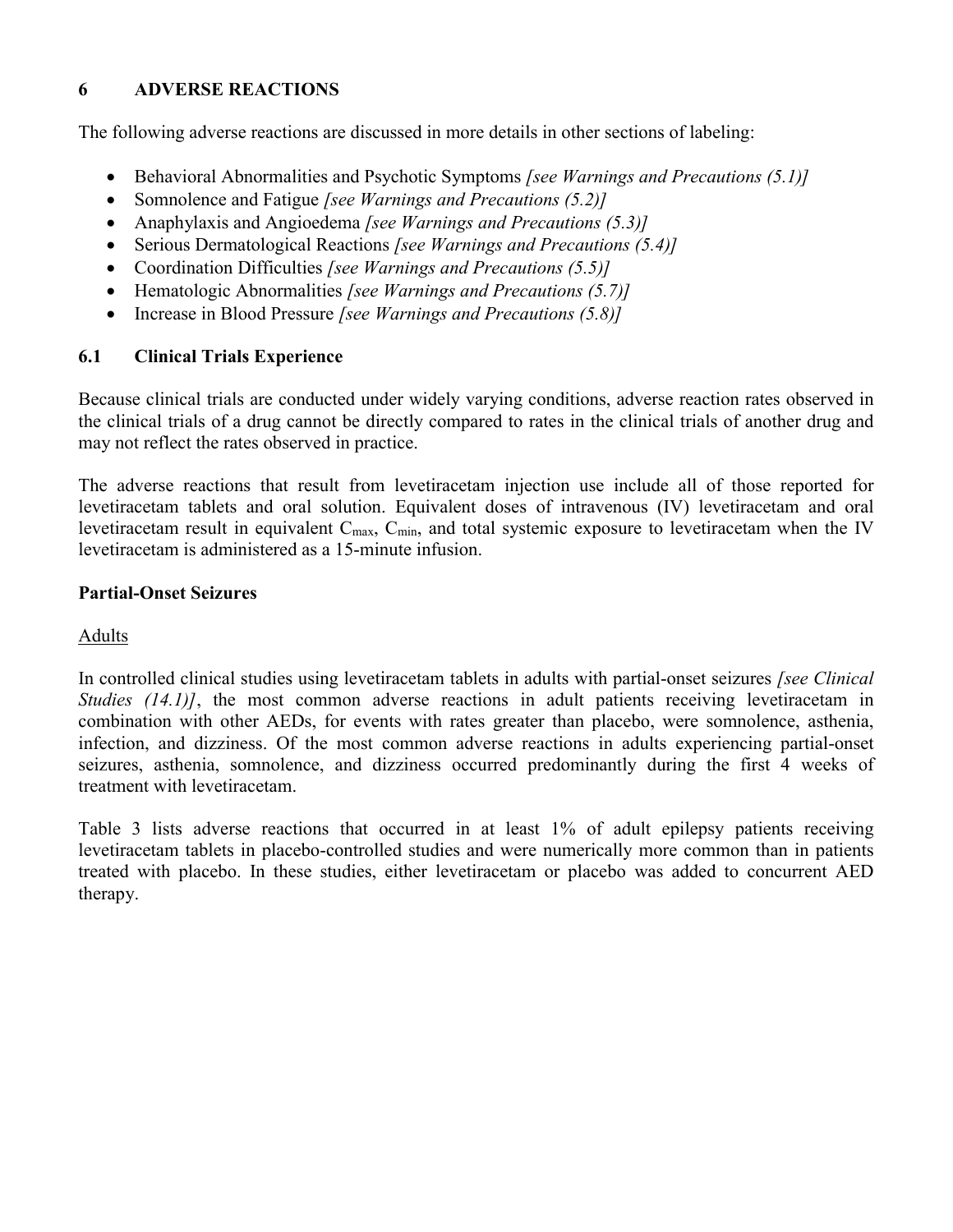|                           | Levetiracetam<br>$(N=769)$ | Placebo<br>$(N=439)$ |
|---------------------------|----------------------------|----------------------|
|                           | $\frac{0}{0}$              | $\frac{0}{0}$        |
| Asthenia                  | 15                         | 9                    |
| Somnolence                | 15                         | 8                    |
| Headache                  | 14                         | 13                   |
| Infection                 | 13                         | 8                    |
| <b>Dizziness</b>          | 9                          | 4                    |
| Pain                      | $\overline{7}$             | 6                    |
| Pharyngitis               | 6                          |                      |
| Depression                | 4                          | $\overline{2}$       |
| Nervousness               | 4                          | $\overline{2}$       |
| Rhinitis                  | 4                          | 3                    |
| Anorexia                  | 3                          |                      |
| Ataxia                    | 3                          |                      |
| Vertigo                   | 3                          |                      |
| Amnesia                   | $\overline{2}$             |                      |
| Anxiety                   | $\overline{2}$             |                      |
| Cough Increased           | $\overline{2}$             |                      |
| Diplopia                  | $\overline{2}$             |                      |
| <b>Emotional Lability</b> | $\overline{2}$             |                      |
| Hostility                 | $\overline{2}$             |                      |
| Paresthesia               | $\overline{2}$             |                      |
| <b>Sinusitis</b>          | $\overline{2}$             |                      |

## **Table 3: Adverse Reactions\* in Pooled Placebo-Controlled, Adjunctive Studies in Adults Experiencing Partial-Onset Seizures**

\* Adverse reactions occurred in at least 1% of levetiracetam-treated patients and occurred more frequently than placebo-treated patients.

In controlled adult clinical studies using levetiracetam tablets, 15% of patients receiving levetiracetam and 12% receiving placebo either discontinued or had a dose reduction as a result of an adverse reaction. Table 4 lists the most common  $(>1\%)$  adverse reactions that resulted in discontinuation or dose reduction and that occurred more frequently in levetiracetam-treated patients than in placebo-treated patients.

## **Table 4: Adverse Reactions that Resulted in Discontinuation or Dose Reduction in Pooled Placebo-Controlled Studies in Adults Experiencing Partial-Onset Seizures**

| <b>Adverse Reaction</b> | Levetiracetam<br>$(N=769)$<br>$\frac{0}{0}$ | <b>Placebo</b><br>$(N=439)$<br>$\frac{0}{0}$ |
|-------------------------|---------------------------------------------|----------------------------------------------|
| Somnolence              |                                             |                                              |
| <b>Dizziness</b>        |                                             |                                              |

## **Pediatric Patients 4 Years to < 16 Years**

The adverse reaction data presented below was obtained from a pooled analysis of two controlled pediatric clinical studies using an oral formulation in pediatric patients 4 to 16 years of age with partial-onset seizures. The most common adverse reactions in pediatric patients receiving levetiracetam in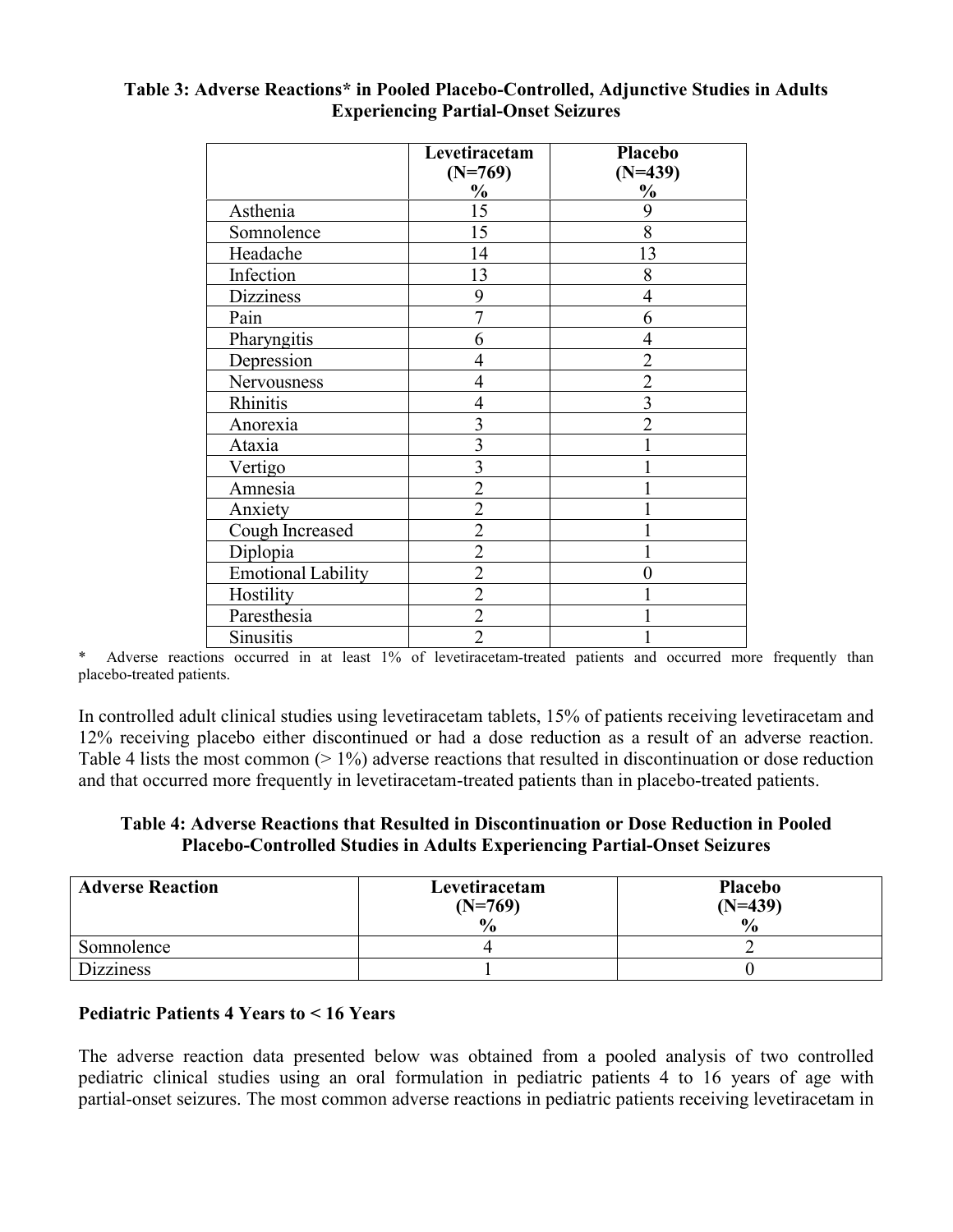combination with other AEDs, for events with rates greater than placebo, were fatigue, aggression, nasal congestion, decreased appetite, and irritability.

Table 5 lists adverse reactions from the pooled pediatric controlled studies (4 to 16 years of age) that occurred in at least 2% of pediatric levetiracetam-treated patients and were numerically more common than in pediatric patients treated with placebo. In these studies, either levetiracetam or placebo was added to concurrent AED therapy.

|                             | Levetiracetam<br>$(N=165)$ | <b>Placebo</b><br>$(N=131)$ |
|-----------------------------|----------------------------|-----------------------------|
| Headache                    | $\frac{0}{0}$<br>19        | $\frac{0}{0}$<br>15         |
| Nasopharyngitis             | 15                         | 12                          |
| Vomiting                    | 15                         | 12                          |
| Somnolence                  | 13                         | 9                           |
| Fatigue                     | 11                         | $\overline{5}$              |
| Aggression                  | 10                         | $\overline{5}$              |
| <b>Upper Abdominal Pain</b> | 9                          | 8                           |
| Cough                       | 9                          | 5                           |
| Nasal Congestion            | 9                          | $\overline{2}$              |
| <b>Decreased Appetite</b>   | $\overline{8}$             | $\overline{2}$              |
| <b>Abnormal Behavior</b>    | $\overline{7}$             | $\overline{4}$              |
| <b>Dizziness</b>            | $\overline{7}$             | 5                           |
| Irritability                | $\overline{7}$             | $\mathbf{1}$                |
| Pharyngolaryngeal Pain      | $\overline{7}$             | $\overline{4}$              |
| Diarrhea                    | 6                          | $\overline{2}$              |
| Lethargy                    | 6                          | 5                           |
| Insomnia                    | 5                          | $\overline{3}$              |
| Agitation                   | $\overline{4}$             | $\mathbf{1}$                |
| Anorexia                    | $\overline{4}$             | $\overline{3}$              |
| Head Injury                 | $\overline{4}$             | $\overline{0}$              |
| Constipation                | 3                          |                             |
| Contusion                   | $\overline{3}$             |                             |
| Depression                  | $\overline{3}$             | 1                           |
| Fall                        | $\overline{3}$             | $\overline{2}$              |
| Influenza                   | $\overline{3}$             |                             |
| Mood Altered                | $\overline{3}$             | 1                           |
| <b>Affect Lability</b>      | $\overline{c}$             | 1                           |
| Anxiety                     | $\overline{2}$             | $\mathbf{1}$                |
| Arthralgia                  | $\overline{2}$             | $\overline{0}$              |
| Confusional State           | $\overline{c}$             | $\overline{0}$              |
| Conjunctivitis              | $\overline{2}$             | $\mathbf{0}$                |
| Ear Pain                    | $\overline{2}$             |                             |
| Gastroenteritis             | $\overline{2}$             | $\boldsymbol{0}$            |

### **Table 5: Adverse Reactions\* in Pooled Placebo-Controlled, Adjunctive Studies in Pediatric Patients Ages 4 to 16 Years Experiencing Partial-Onset Seizures**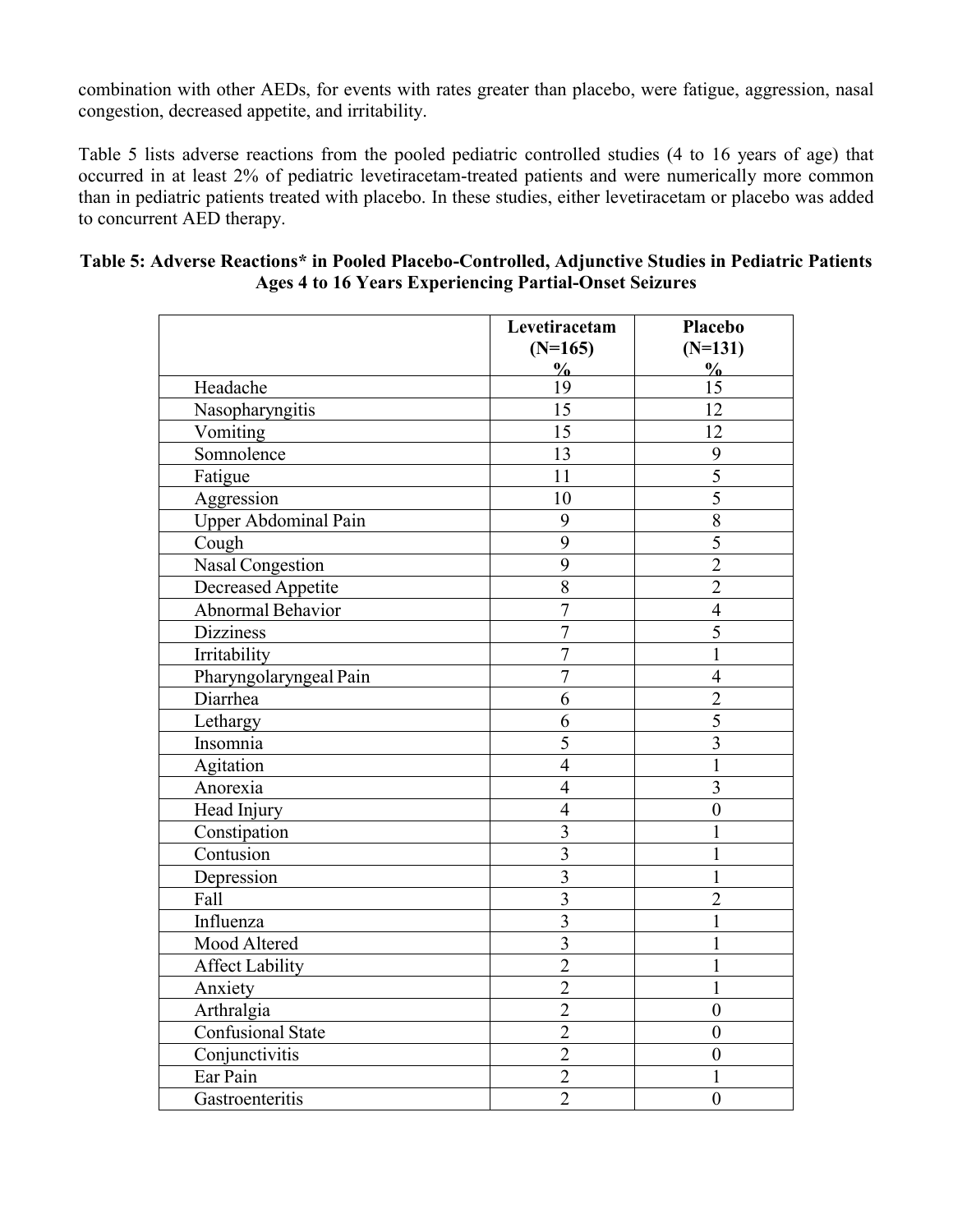|                    | Levetiracetam<br>$(N=165)$ | <b>Placebo</b><br>$(N=131)$ |
|--------------------|----------------------------|-----------------------------|
|                    | 0/2                        |                             |
| Joint Sprain       |                            |                             |
| <b>Mood Swings</b> |                            |                             |
| Neck Pain          |                            |                             |
| Rhinitis           |                            |                             |
| Sedation           |                            |                             |

Adverse reactions occurred in at least 2% of pediatric levetiracetam-treated patients and occurred more frequently than placebo-treated patients

In the controlled pooled pediatric clinical studies in patients 4-16 years of age, 7% of patients receiving levetiracetam and 9% receiving placebo discontinued as a result of an adverse reaction.

## **Pediatric Patients 1 Month to < 4 Years**

In the 7-day controlled pediatric clinical study using an oral formulation of levetiracetam in children 1 month to less than 4 years of age with partial-onset seizures, the most common adverse reactions in patients receiving levetiracetam in combination with other AEDs, for events with rates greater than placebo, were somnolence and irritability. Because of the shorter exposure period, incidences of adverse reactions are expected to be lower than in other pediatric studies in older patients. Therefore, other controlled pediatric data, presented above, should also be considered to apply to this age group.

Table 6 lists adverse reactions that occurred in at least 5% of pediatric epilepsy patients (ages 1 month to < 4 years) treated with levetiracetam in the placebo-controlled study and were numerically more common than in patients treated with placebo. In this study, either levetiracetam or placebo was added to concurrent AED therapy.

#### **Table 6: Adverse Reactions\* in a Placebo-Controlled, Adjunctive Study in Pediatric Patients Ages 1 Month to < 4 Years Experiencing Partial-Onset Seizures**

|              | Levetiracetam<br>$(N=60)$<br>$\frac{6}{6}$ | Placebo<br>$(N=56)$<br>$\frac{0}{6}$ |
|--------------|--------------------------------------------|--------------------------------------|
| Somnolence   |                                            |                                      |
| Irritability |                                            |                                      |

Adverse reactions occurred in at least 5% of levetiracetam-treated patients and occurred more frequently than placebo-treated patients

In the 7-day controlled pediatric clinical study in patients 1 month to  $\leq 4$  years of age, 3% of patients receiving levetiracetam and 2% receiving placebo either discontinued or had a dose reduction as a result of an adverse reaction. There was no adverse reaction that resulted in discontinuation for more than one patient.

#### **Myoclonic Seizures**

Although the pattern of adverse reactions in this study seems somewhat different from that seen in patients with partial-onset seizures, this is likely due to the much smaller number of patients in this study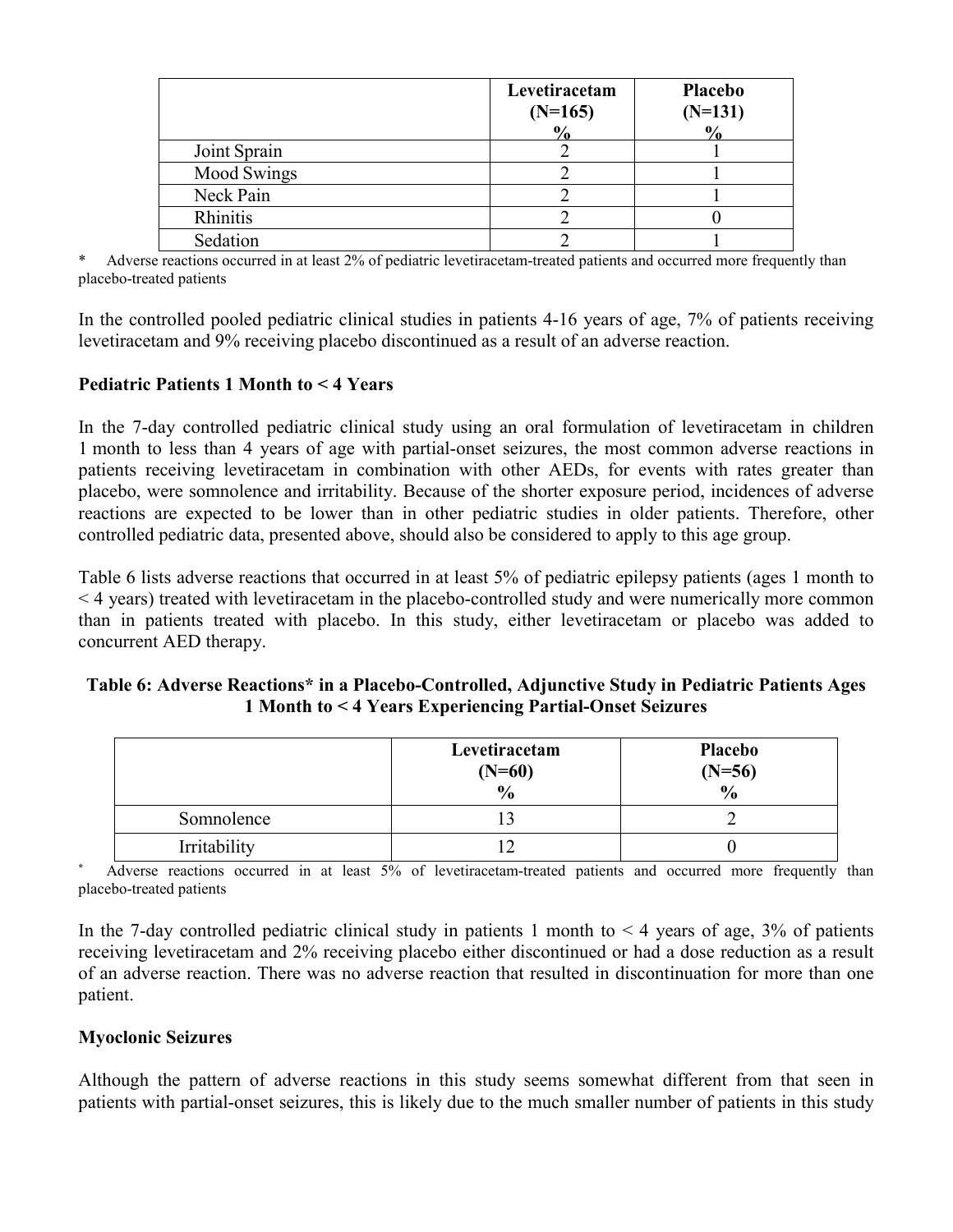compared to partial seizure studies. The adverse reaction pattern for patients with JME is expected to be essentially the same as for patients with partial seizures.

In the controlled clinical study using levetiracetam tablets in patients with myoclonic seizures *[see Clinical Studies (14.2)]*, the most common adverse reactions in patients receiving levetiracetam in combination with other AEDs, for events with rates greater than placebo, were somnolence, neck pain, and pharyngitis.

Table 7 lists adverse reactions that occurred in at least 5% of juvenile myoclonic epilepsy patients experiencing myoclonic seizures treated with levetiracetam tablets and were numerically more common than in patients treated with placebo. In this study, either levetiracetam or placebo was added to concurrent AED therapy.

#### **Table 7: Adverse Reactions\* in a Placebo-Controlled, Adjunctive Study in Patients 12 Years of Age and Older with Myoclonic Seizures**

|             | Levetiracetam<br>$(N=60)$<br>$\frac{0}{0}$ | <b>Placebo</b><br>$(N=60)$<br>$\frac{0}{0}$ |
|-------------|--------------------------------------------|---------------------------------------------|
| Somnolence  |                                            |                                             |
| Neck pain   |                                            |                                             |
| Pharyngitis |                                            |                                             |
| Depression  |                                            |                                             |
| Influenza   |                                            |                                             |
| Vertigo     |                                            |                                             |

\* Adverse reactions occurred in at least 5% of levetiracetam-treated patients and occurred more frequently than placebo-treated patients

In the placebo-controlled study using levetiracetam tablets in patients with JME, 8% of patients receiving levetiracetam and 2% receiving placebo either discontinued or had a dose reduction as a result of an adverse reaction. The adverse reactions that led to discontinuation or dose reduction and that occurred more frequently in levetiracetam-treated patients than in placebo-treated patients are presented in Table 8.

## **Table 8: Adverse Reactions that Resulted in Discontinuation or Dose Reduction in Patients with Juvenile Myoclonic Epilepsy**

| <b>Adverse Reaction</b> | Levetiracetam<br>$(N=60)$ | Placebo<br>$(N=60)$ |
|-------------------------|---------------------------|---------------------|
|                         | $\frac{6}{6}$             | $\frac{0}{0}$       |
| Anxiety                 |                           |                     |
| Depressed mood          |                           |                     |
| Depression              |                           |                     |
| Diplopia                |                           |                     |
| Hypersomnia             |                           |                     |
| Insomnia                |                           |                     |
| Irritability            |                           |                     |
| Nervousness             |                           |                     |
| Somnolence              |                           |                     |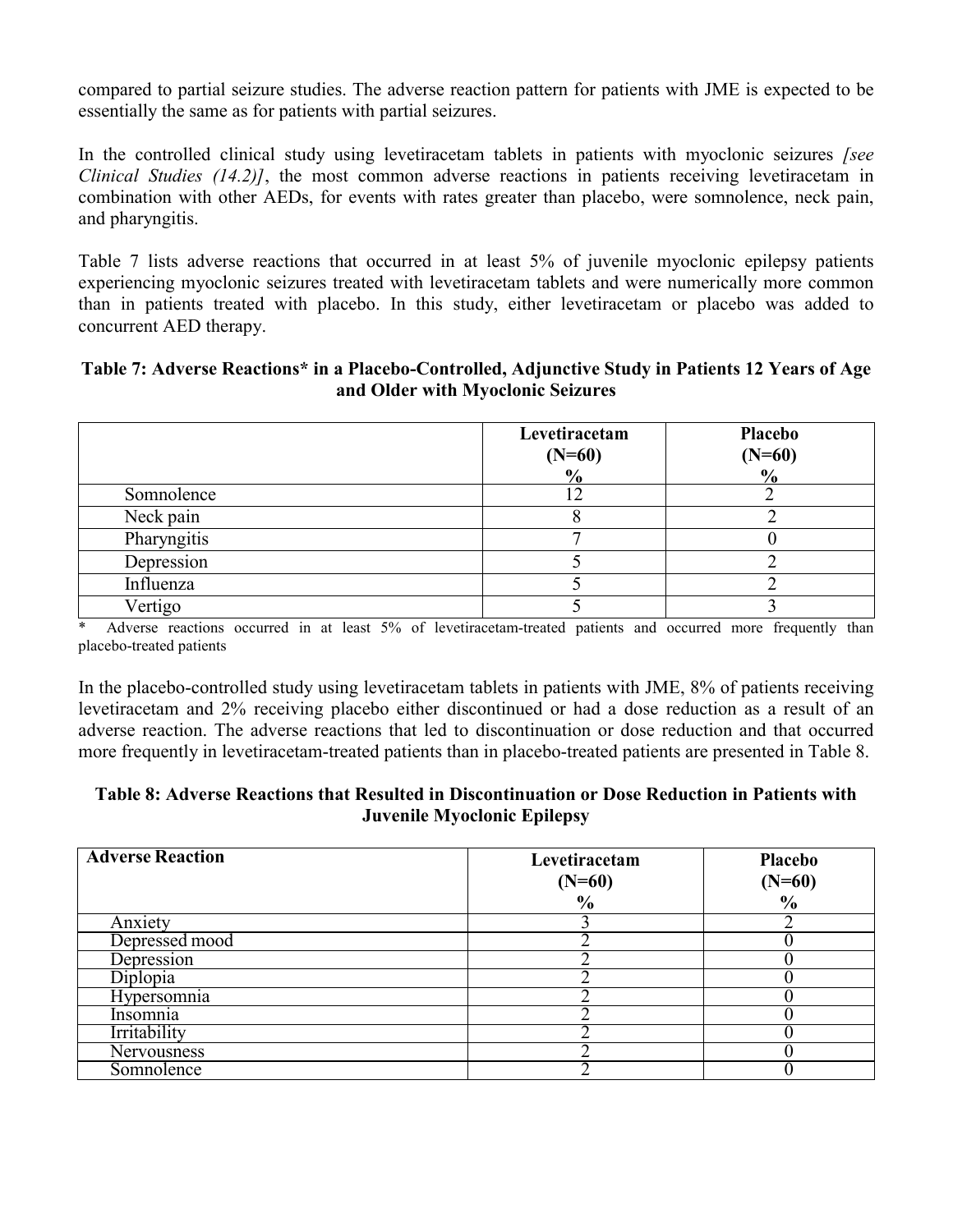## **Primary Generalized Tonic-Clonic Seizures**

Although the pattern of adverse reactions in this study seems somewhat different from that seen in patients with partial seizures, this is likely due to the much smaller number of patients in this study compared to partial seizure studies. The adverse reaction pattern for patients with primary generalized tonic-clonic (PGTC) seizures is expected to be essentially the same as for patients with partial seizures.

In the controlled clinical study that included patients 4 years of age and older with PGTC seizures, the most common adverse reaction in patients receiving levetiracetam oral formulation in combination with other AEDs, for events with rates greater than placebo was nasopharyngitis.

Table 9 lists adverse reactions that occurred in at least 5% of idiopathic generalized epilepsy patients experiencing PGTC seizures treated with levetiracetam and were numerically more common than in patients treated with placebo. In this study, either levetiracetam or placebo was added to concurrent AED therapy.

## **Table 9: Adverse Reactions\* in a Placebo-Controlled, Adjunctive Study in Patients 4 Years of Age and Older with PGTC Seizures**

|                 | Levetiracetam<br>$(N=79)$<br>$\frac{0}{0}$ | Placebo<br>$(N=84)$ <sup>0</sup> / <sub>0</sub> |
|-----------------|--------------------------------------------|-------------------------------------------------|
| Nasopharyngitis |                                            |                                                 |
| Fatigue         |                                            |                                                 |
| Diarrhea        |                                            |                                                 |
| Irritability    |                                            |                                                 |
| Mood swings     |                                            |                                                 |

Adverse reactions occurred in at least 5% of levetiracetam-treated patients and occurred more frequently than placebo-treated patients

In the placebo-controlled study, 5% of patients receiving levetiracetam and 8% receiving placebo either discontinued or had a dose reduction during the treatment period as a result of an adverse reaction.

This study was too small to adequately characterize the adverse reactions that could be expected to result in discontinuation of treatment in this population. It is expected that the adverse reactions that would lead to discontinuation in this population would be similar to those resulting in discontinuation in other epilepsy trials (see tables 4 and 8).

In addition, the following adverse reactions were seen in other controlled adult studies of levetiracetam: balance disorder, disturbance in attention, eczema, memory impairment, myalgia, and blurred vision.

## **Comparison of Gender, Age and Race**

The overall adverse reaction profile of levetiracetam was similar between females and males. There are insufficient data to support a statement regarding the distribution of adverse reactions by age and race.

## **6.2 Postmarketing Experience**

The following adverse reactions have been identified during postapproval use of levetiracetam. Because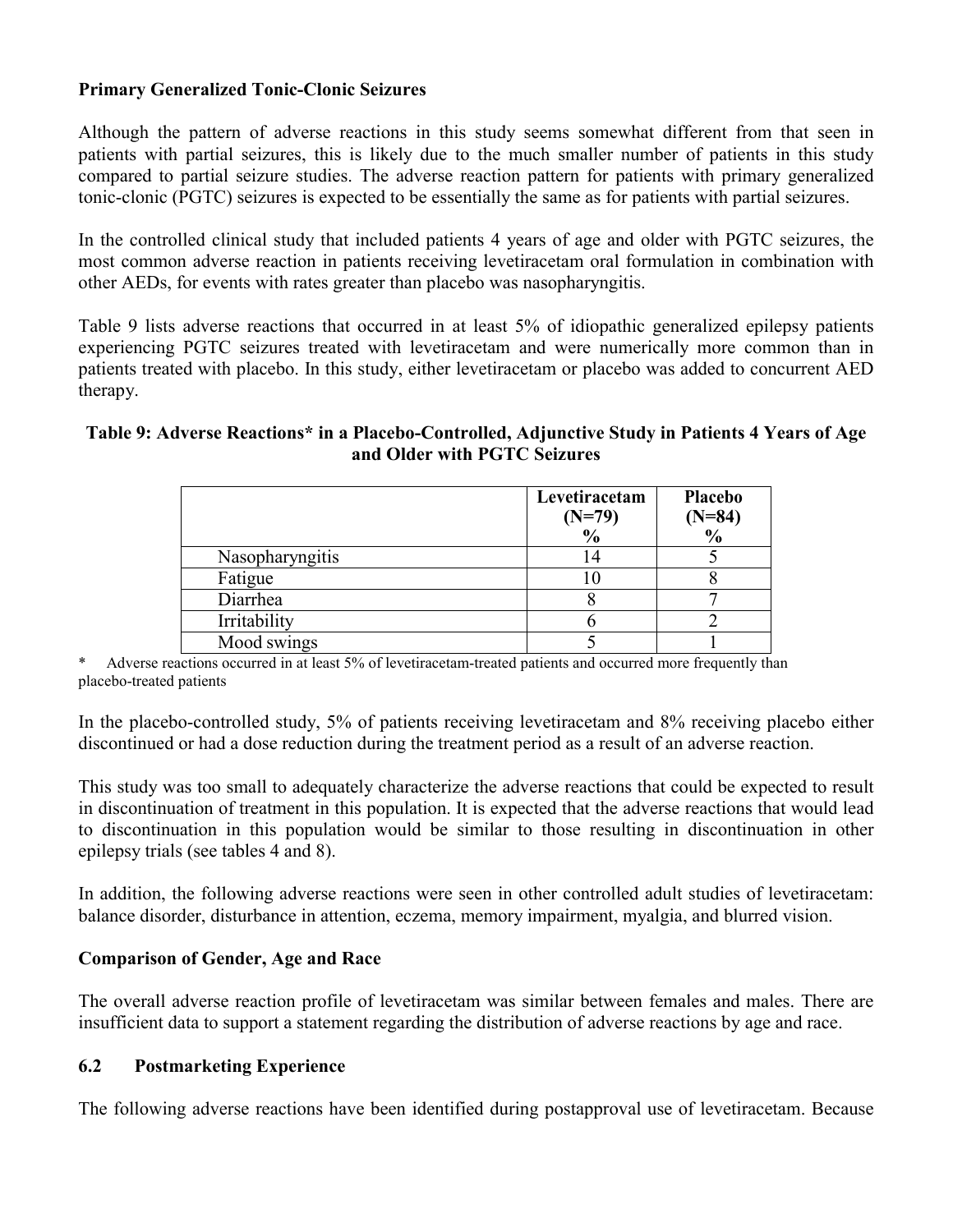these reactions are reported voluntarily from a population of uncertain size, it is not always possible to reliably estimate their frequency or establish a causal relationship to drug exposure.

The following adverse reactions have been reported in patients receiving levetiracetam worldwide. The listing is alphabetized: abnormal liver function test, acute kidney injury, anaphylaxis, angioedema, agranulocytosis, choreoathetosis, drug reaction with eosinophilia and systemic symptoms (DRESS), dyskinesia, erythema multiforme, hepatic failure, hepatitis, hyponatremia, muscular weakness, pancreatitis, pancytopenia (with bone marrow suppression identified in some of these cases), panic attack, thrombocytopenia, weight loss, and worsening of seizures. Alopecia has been reported with levetiracetam use; recovery was observed in majority of cases where levetiracetam was discontinued.

# **8 USE IN SPECIFIC POPULATIONS**

## **8.1 Pregnancy**

## **Pregnancy Exposure Registry**

There is a pregnancy exposure registry that monitors pregnancy outcomes in women exposed to antiepileptic drugs (AEDs), including levetiracetam, during pregnancy. Encourage women who are taking levetiracetam during pregnancy to enroll in the North American Antiepileptic Drug (NAAED) pregnancy registry by calling 1-888-233-2334 or visiting [http://www.aedpregnancyregistry.org/.](http://www.aedpregnancyregistry.org/)

## Risk Summary

Prolonged experience with levetiracetam in pregnant women has not identified a drug-associated risk of major birth defects or miscarriage, based on published literature, which includes data from pregnancy registries, and reflects experience over two decades *[see Human Data]*. In animal studies, levetiracetam produced developmental toxicity (increased embryofetal and offspring mortality, increased incidences of fetal structural abnormalities, decreased embryofetal and offspring growth, neurobehavioral alterations in offspring) at doses similar to human therapeutic doses *[see Animal Data]*.

In the U.S. general population, the estimated background risk of major birth defects and miscarriage in clinically recognized pregnancies is 2-4% and 15-20%, respectively. The background risk of major birth defects and miscarriage for the indicated population is unknown.

#### Clinical Considerations

Levetiracetam blood levels may decrease during pregnancy *[see Warnings and Precautions (5.9)]*.

Physiological changes during pregnancy may affect levetiracetam concentration. Decrease in levetiracetam plasma concentrations has been observed during pregnancy. This decrease is more pronounced during the third trimester. Dose adjustments may be necessary to maintain clinical response.

Data

## *Human Data*

While available studies cannot definitively establish the absence of risk, data from the published literature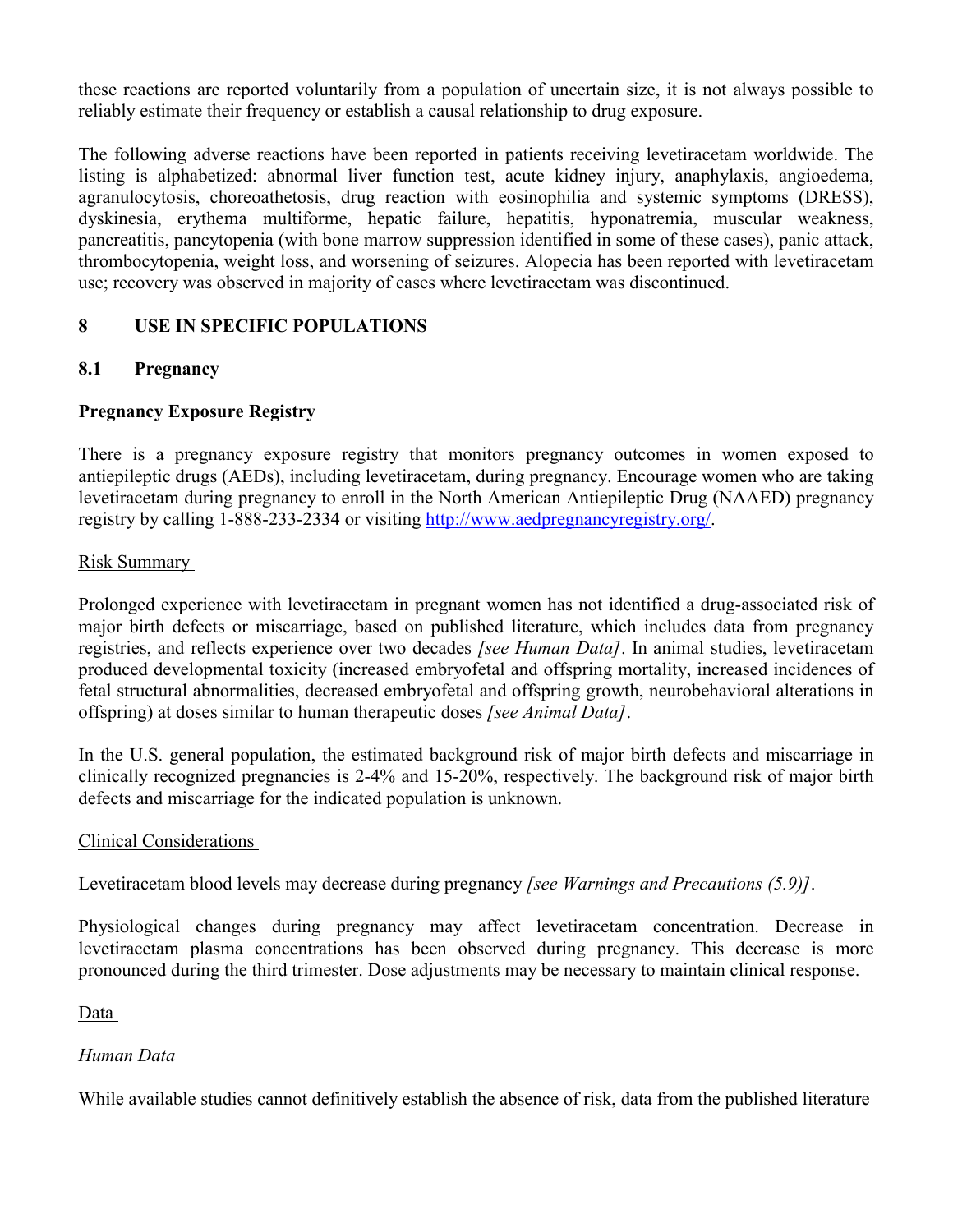and pregnancy registries have not established an association with levetiracetam use during pregnancy and major birth defects or miscarriage.

## *Animal Data*

When levetiracetam (0, 400, 1200, or 3600 mg/kg/day) was administered orally to pregnant rats during the period of organogenesis, reduced fetal weights and increased incidence of fetal skeletal variations were observed at the highest dose tested. There was no evidence of maternal toxicity. The no-effect dose for adverse effects on embryofetal developmental in rats (1200 mg/kg/day) is approximately 4 times the maximum recommended human dose (MRHD) of 3000 mg on a body surface area (mg/m<sup>2</sup>) basis.

Oral administration of levetiracetam (0, 200, 600, or 1800 mg/kg/day) to pregnant rabbits during the period of organogenesis resulted in increased embryofetal mortality and incidence of fetal skeletal variations at the mid and high dose and decreased fetal weights and increased incidence of fetal malformations at the high dose, which was associated with maternal toxicity. The no-effect dose for adverse effects on embryofetal development in rabbits (200 mg/kg/day) is approximately equivalent to the MRHD on a mg/m<sup>2</sup> basis.

Oral administration of levetiracetam (0, 70, 350, or 1800 mg/kg/day) to female rats throughout pregnancy and lactation led to an increased incidence of fetal skeletal variations, reduced fetal body weight, and decreased growth in offspring at the mid and high doses and increased pup mortality and neurobehavioral alterations in offspring at the highest dose tested. There was no evidence of maternal toxicity. The no-effect dose for adverse effects on pre- and postnatal development in rats (70 mg/kg/day) is less than the MRHD on a mg/m<sup>2</sup> basis.

Oral administration of levetiracetam to rats during the latter part of gestation and throughout lactation produced no adverse developmental or maternal effects at doses of up to 1800 mg/kg/day (6 times the MRHD on a mg/m<sup>2</sup> basis).

# **8.2 Lactation**

## **Risk Summary**

Levetiracetam is excreted in human milk. There are no data on the effects of levetiracetam on the breastfed infant, or the effects on milk production.

The developmental and health benefits of breastfeeding should be considered along with the mother's clinical need for Levetiracetam and any potential adverse effects on the breastfed infant from levetiracetam or from the underlying maternal condition.

## **8.4 Pediatric Use**

The safety and effectiveness of levetiracetam for the treatment of partial-onset seizures in patients 1 month to 16 years of age have been established *[see Clinical Pharmacology (12.3) and Clinical Studies (14.1)]*. The dosing recommendation in these pediatric patients varies according to age group and is weight-based *[see Dosage and Administration (2.6)]*.

The safety and effectiveness of levetiracetam as adjunctive therapy for the treatment of myoclonic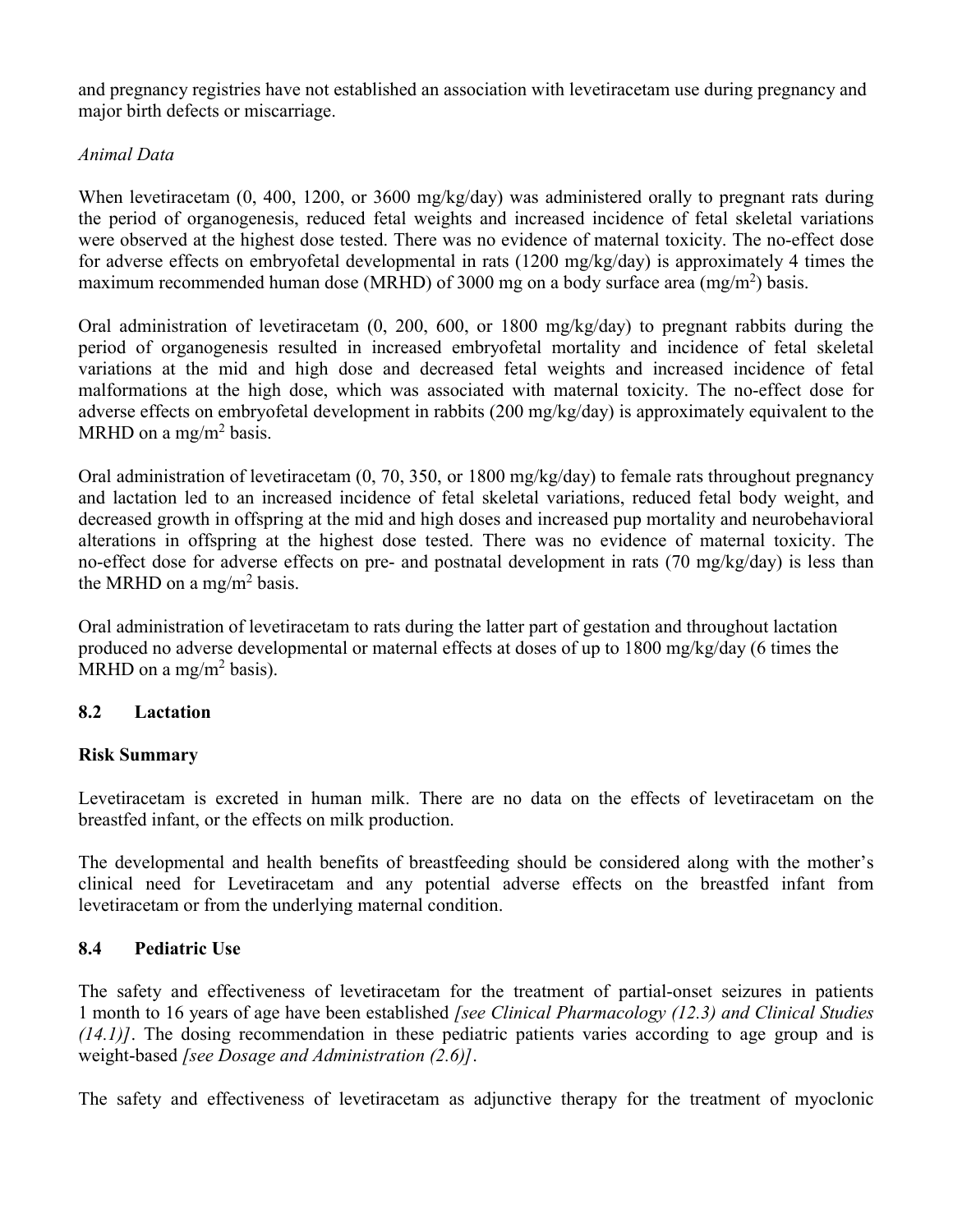seizures in adolescents 12 years of age and older with juvenile myoclonic epilepsy have been established *[see Clinical Studies (14.2)]*.

The safety and effectiveness of levetiracetam as adjunctive therapy for the treatment of primary generalized tonic-clonic seizures in pediatric patients 6 years of age and older with idiopathic generalized epilepsy have been established *[see Clinical Studies (14.3)]*.

Safety and effectiveness for the treatment of partial-onset seizures in pediatric patients below the age of 1 month; adjunctive therapy for the treatment of myoclonic seizures in pediatric patients below the age of 12 years; and adjunctive therapy for the treatment of primary generalized tonic-clonic seizures in pediatric patients below the age of 6 years have not been established.

A 3-month, randomized, double-blind, placebo-controlled study was performed to assess the neurocognitive and behavioral effects of levetiracetam as adjunctive therapy in 98 (levetiracetam N=64, placebo N=34) pediatric patients, ages 4 years to 16 years, with partial seizures that were inadequately controlled. The target dose was 60 mg/kg/day*.* Neurocognitive effects were measured by the Leiter-R Attention and Memory (AM) Battery, which measures various aspects of a child's memory and attention. Although no substantive differences were observed between the placebo and drug treated groups in the median change from baseline in this battery, the study was not adequate to assess formal statistical non-inferiority of the drug and placebo. The Achenbach Child Behavior Checklist (CBCL/6-18), a standardized validated tool used to assess a child's competencies and behavioral/emotional problems, was also assessed in this study. An analysis of the CBCL/6-18 indicated, on average, a worsening in levetiracetam-treated patients in aggressive behavior, one of the eight syndrome scores *[see Warnings and Precautions (5.1)]*.

## **Juvenile Animal Toxicity Data**

Studies of levetiracetam in juvenile rats (dosed on postnatal days 4 through 52) and dogs (dosed from postnatal weeks 3 through 7) at doses of up to 1800 mg/kg/day (approximately 7 and 24 times, respectively, the maximum recommended pediatric dose of 60 mg/kg/day on a mg/m<sup>2</sup> basis) did not demonstrate adverse effects on postnatal development.

# **8.5 Geriatric Use**

There were 347 subjects in clinical studies of levetiracetam that were 65 years old and over. No overall differences in safety were observed between these subjects and younger subjects. There were insufficient numbers of elderly subjects in controlled trials of epilepsy to adequately assess the effectiveness of levetiracetam in these patients.

Levetiracetam is known to be substantially excreted by the kidney, and the risk of adverse reactions to this drug may be greater in patients with impaired renal function. Because elderly patients are more likely to have decreased renal function, care should be taken in dose selection, and it may be useful to monitor renal function *[see Clinical Pharmacology (12.3)]*.

## **8.6 Renal Impairment**

Clearance of levetiracetam is decreased in patients with renal impairment and is correlated with creatinine clearance *[see Clinical Pharmacology (12.3)]*. Dosage adjustment is recommended for patients with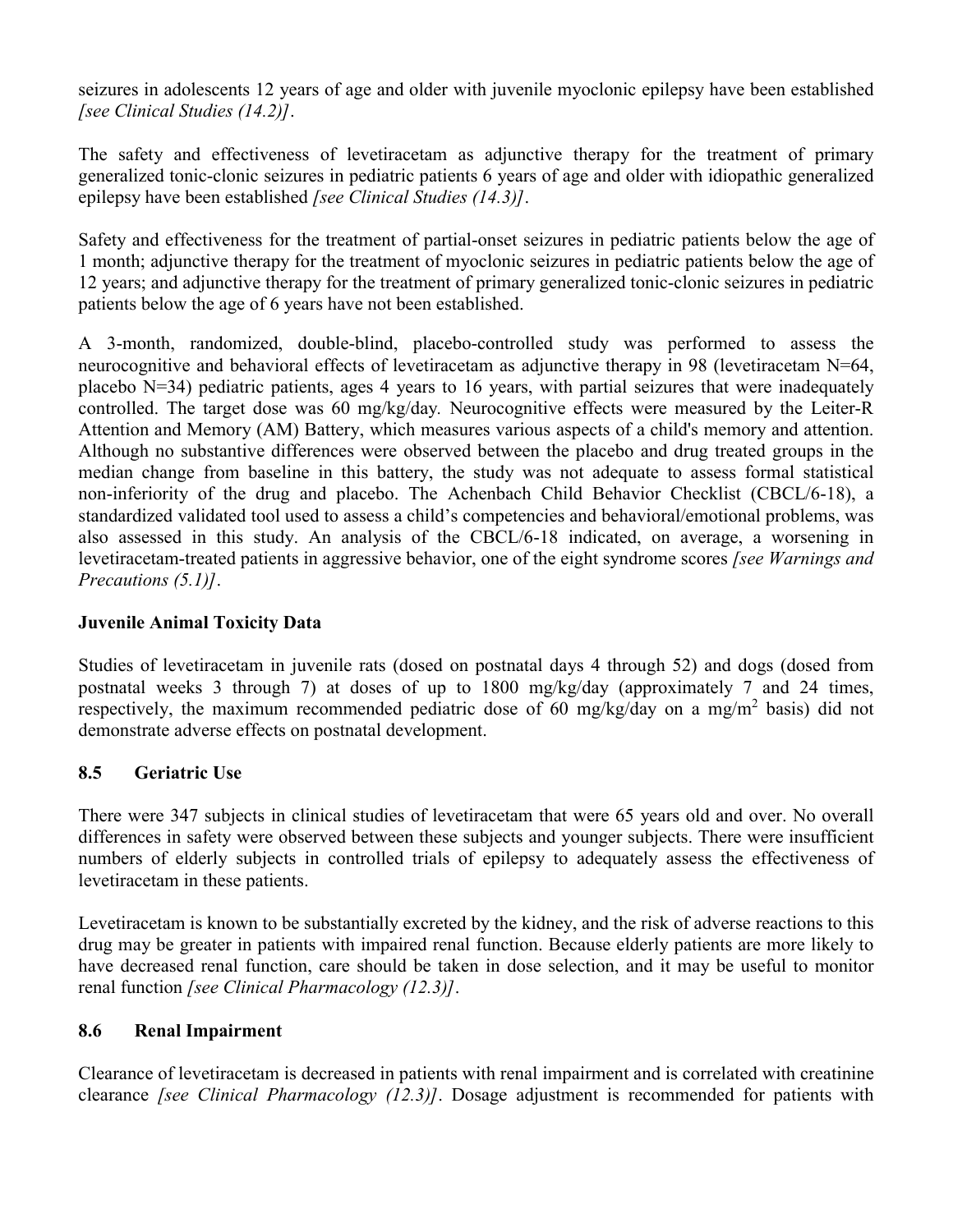impaired renal function and supplemental doses should be given to patients after dialysis *[see Dosage and Administration (2.7)]*.

## **10 OVERDOSAGE**

## **10.1 Signs, Symptoms and Laboratory Findings of Acute Overdosage in Humans**

The highest known dose of oral levetiracetam received in the clinical development program was 6000 mg/day. Other than drowsiness, there were no adverse reactions in the few known cases of overdose in clinical trials. Cases of somnolence, agitation, aggression, depressed level of consciousness, respiratory depression, and coma were observed with levetiracetam overdoses in postmarketing use.

## **10.2 Management of Overdose**

There is no specific antidote for overdose with levetiracetam. If indicated, elimination of unabsorbed drug should be attempted by emesis or gastric lavage; usual precautions should be observed to maintain airway. General supportive care of the patient is indicated including monitoring of vital signs and observation of the patient's clinical status. A Certified Poison Control Center should be contacted for up to date information on the management of overdose with levetiracetam.

## **10.3 Hemodialysis**

Standard hemodialysis procedures result in significant clearance of levetiracetam (approximately 50% in 4 hours) and should be considered in cases of overdose. Although hemodialysis has not been performed in the few known cases of overdose, it may be indicated by the patient's clinical state or in patients with significant renal impairment.

## **11 DESCRIPTION**

Levetiracetam injection, USP is an antiepileptic drug available as a clear, colorless, sterile solution (100 mg/mL) for intravenous administration.

The chemical name of levetiracetam, a single enantiomer, is  $(-)$ - $(S)$ - $\alpha$ -ethyl-2-oxo-1-pyrrolidine acetamide, its molecular formula is  $C_8H_1A_2O_2$  and its molecular weight is 170.21. Levetiracetam is chemically unrelated to existing antiepileptic drugs (AEDs). It has the following structural formula:



Levetiracetam is a white to off-white crystalline powder with a faint odor and a bitter taste. It is very soluble in water (104.0 g/100 mL). It is freely soluble in chloroform (65.3 g/100 mL) and in methanol (53.6 g/100 mL), soluble in ethanol (16.5 g/100 mL), sparingly soluble in acetonitrile (5.7 g/100 mL) and practically insoluble in n-hexane. (Solubility limits are expressed as g/100 mL solvent.)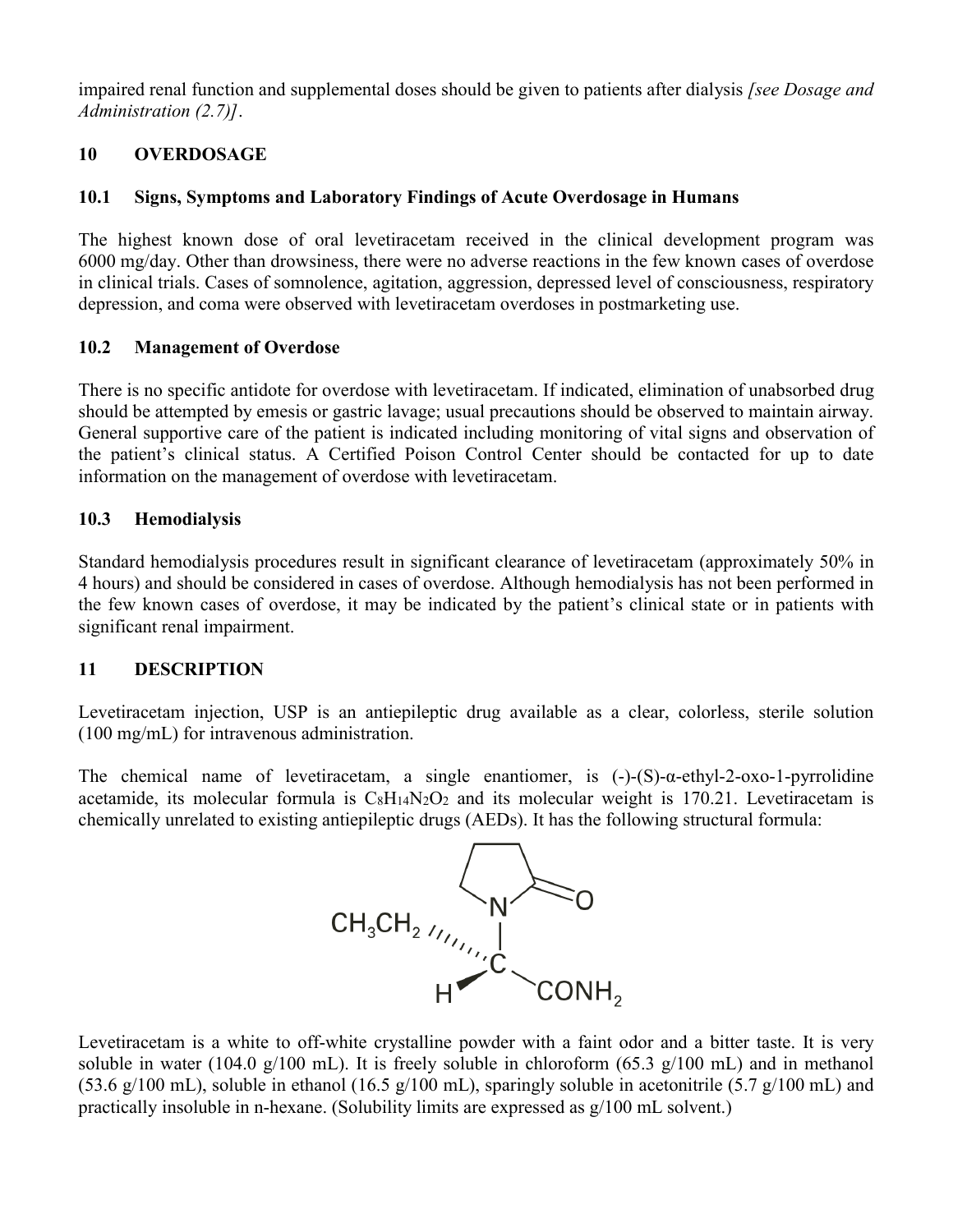Levetiracetam injection contains 100 mg of levetiracetam per mL. It is supplied in single-dose 5 mL vials containing 500 mg levetiracetam, water for injection, 45 mg sodium chloride, and buffered at approximately pH 5.5 with glacial acetic acid and 8.2 mg sodium acetate trihydrate. Levetiracetam injection must be diluted prior to intravenous infusion *[see Dosage and Administration (2.6)]*.

# **12 CLINICAL PHARMACOLOGY**

## **12.1 Mechanism of Action**

The precise mechanism(s) by which levetiracetam exerts its antiepileptic effect is unknown.

A saturable and stereoselective neuronal binding site in rat brain tissue has been described for levetiracetam. Experimental data indicate that this binding site is the synaptic vesicle protein SV2A, thought to be involved in the regulation of vesicle exocytosis. Although the molecular significance of levetiracetam binding to synaptic vesicle protein SV2A is not understood, levetiracetam and related analogs showed a rank order of affinity for SV2A which correlated with the potency of their antiseizure activity in audiogenic seizure-prone mice. These findings suggest that the interaction of levetiracetam with the SV2A protein may contribute to the antiepileptic mechanism of action of the drug.

## **12.2 Pharmacodynamics**

## **Effects on QTc Interval**

The effect of levetiracetam on QTc prolongation was evaluated in a randomized, double-blind, positive-controlled (moxifloxacin 400 mg) and placebo-controlled crossover study of levetiracetam (1000 mg or 5000 mg) in 52 healthy subjects. The upper bound of the 90% confidence interval for the largest placebo-adjusted, baseline-corrected QTc was below 10 milliseconds. Therefore, there was no evidence of significant QTc prolongation in this study.

# **12.3 Pharmacokinetics**

Equivalent doses of intravenous (IV) levetiracetam and oral levetiracetam result in equivalent  $C_{\text{max}}$ ,  $C_{\text{min}}$ , and total systemic exposure to levetiracetam when the IV levetiracetam is administered as a 15-minute infusion.

# **Overview**

Levetiracetam is rapidly and almost completely absorbed after oral administration. Levetiracetam injection and tablets are bioequivalent. The pharmacokinetics of levetiracetam are linear and time-invariant, with low intra- and inter-subject variability. Levetiracetam is not significantly protein-bound (< 10% bound) and its volume of distribution is close to the volume of intracellular and extracellular water. Sixty-six percent (66%) of the dose is renally excreted unchanged. The major metabolic pathway of levetiracetam (24% of dose) is an enzymatic hydrolysis of the acetamide group. It is not liver cytochrome P450 dependent. The metabolites have no known pharmacological activity and are renally excreted. Plasma half-life of levetiracetam across studies is approximately 6 to 8 hours. It is increased in the elderly (primarily due to impaired renal clearance) and in subjects with renal impairment.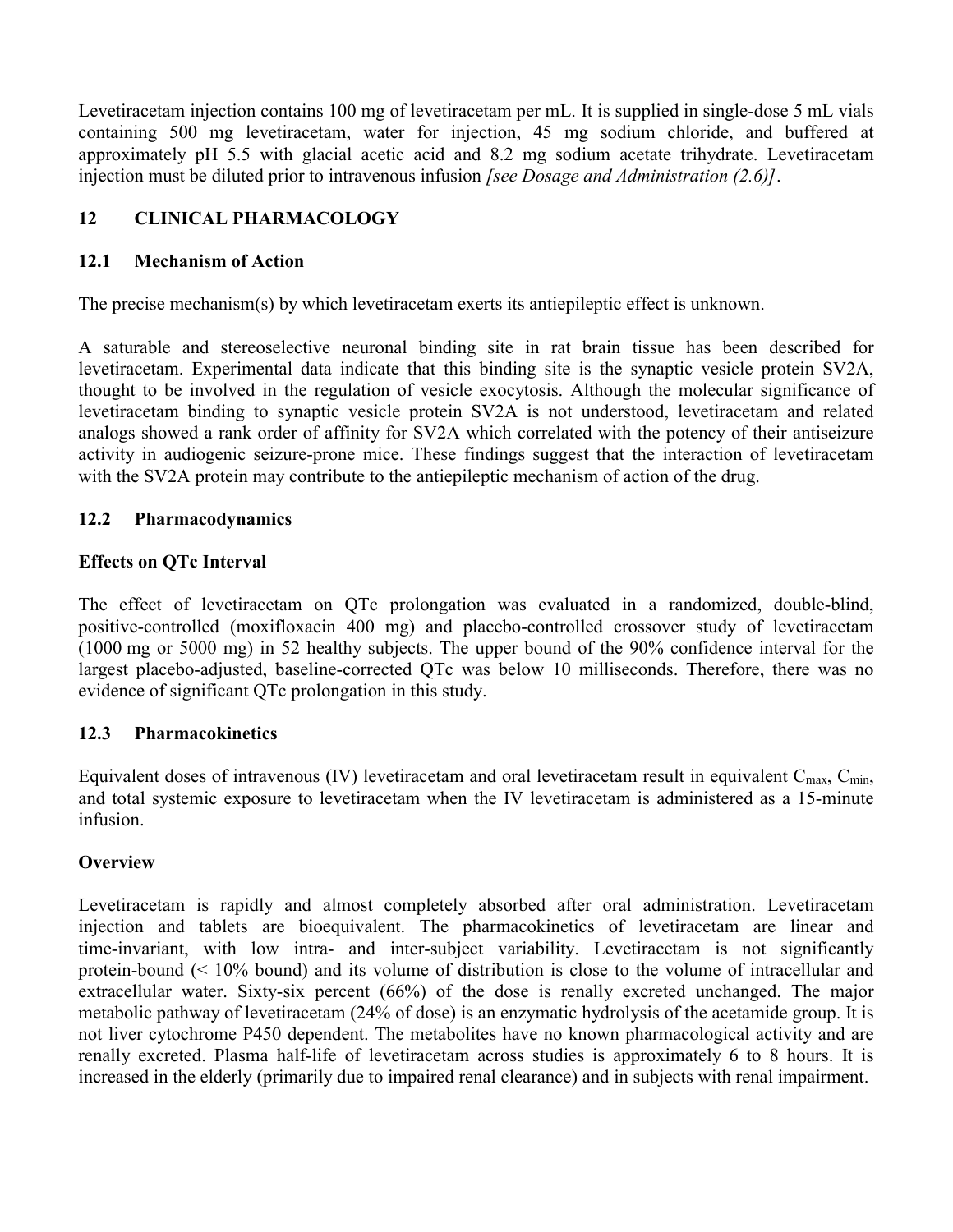The pharmacokinetics of levetiracetam are similar when used as monotherapy or as adjunctive therapy for the treatment of partial-onset seizures.

# **Distribution**

The equivalence of levetiracetam injection and the oral formulation was demonstrated in a bioavailability study of 17 healthy volunteers. In this study, levetiracetam 1500 mg was diluted in 100 mL 0.9% sterile saline solution and was infused over 15 minutes. The selected infusion rate provided plasma concentrations of levetiracetam at the end of the infusion period similar to those achieved at  $T_{\text{max}}$  after an equivalent oral dose. It is demonstrated that levetiracetam 1500 mg intravenous infusion is equivalent to levetiracetam 3 x 500 mg oral tablets. The time independent pharmacokinetic profile of levetiracetam was demonstrated following 1500 mg intravenous infusion for 4 days with BID dosing. The  $AUC_{(0-1,2)}$  at steady-state was equivalent to AUC<sub>inf</sub> following an equivalent single-dose.

Levetiracetam and its major metabolite are less than 10% bound to plasma proteins; clinically significant interactions with other drugs through competition for protein binding sites are therefore unlikely.

## **Metabolism**

Levetiracetam is not extensively metabolized in humans. The major metabolic pathway is the enzymatic hydrolysis of the acetamide group, which produces the carboxylic acid metabolite, ucb L057 (24% of dose) and is not dependent on any liver cytochrome P450 isoenzymes. The major metabolite is inactive in animal seizure models. Two minor metabolites were identified as the product of hydroxylation of the 2-oxo-pyrrolidine ring (2% of dose) and opening of the 2-oxo-pyrrolidine ring in position 5 (1% of dose). There is no enantiomeric interconversion of levetiracetam or its major metabolite.

## **Elimination**

Levetiracetam plasma half-life in adults is  $7 \pm 1$  hour and is unaffected by either dose, route of administration or repeated administration. Levetiracetam is eliminated from the systemic circulation by renal excretion as unchanged drug which represents 66% of administered dose. The total body clearance is 0.96 mL/min/kg and the renal clearance is 0.6 mL/min/kg. The mechanism of excretion is glomerular filtration with subsequent partial tubular reabsorption. The metabolite ucb L057 is excreted by glomerular filtration and active tubular secretion with a renal clearance of 4 mL/min/kg. Levetiracetam elimination is correlated to creatinine clearance. Levetiracetam clearance is reduced in patients with renal impairment *[see Dosage and Administration (2.6) and Use in Specific Populations (8.6)]*.

## **Specific Populations**

## Elderly

Pharmacokinetics of levetiracetam were evaluated in 16 elderly subjects (age 61 to 88 years) with creatinine clearance ranging from 30 to 74 mL/min. Following oral administration of twice-daily dosing for 10 days, total body clearance decreased by 38% and the half-life was 2.5 hours longer in the elderly compared to healthy adults. This is most likely due to the decrease in renal function in these subjects.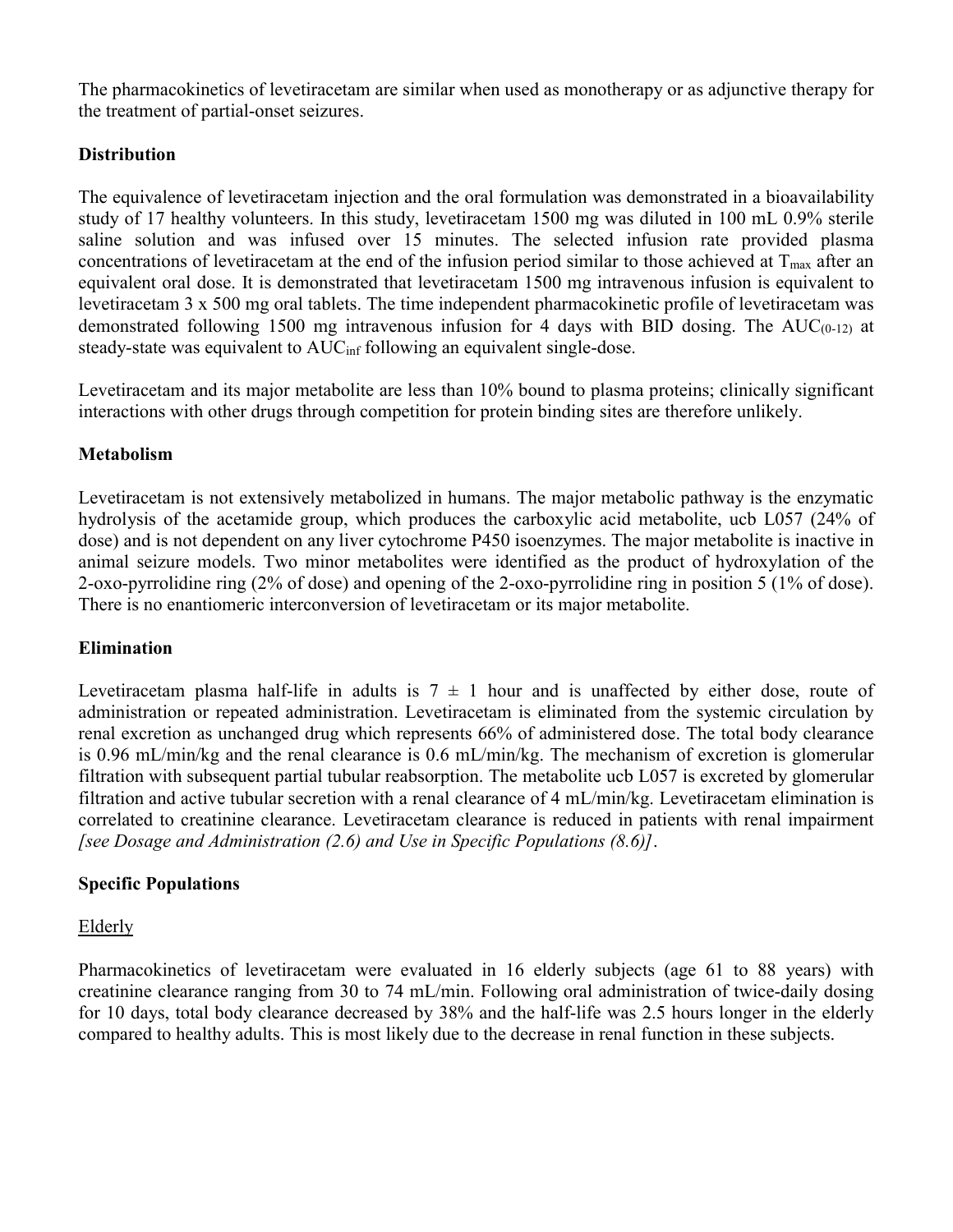## **Pediatric Patients**

## Intravenous Formulation

A population pharmacokinetic analysis for the intravenous formulation was conducted in 49 pediatric patients (1 month to < 16 years of age) weighing 3-79 kg. Patients received levetiracetam as a 15-minute IV infusion at doses between 14 mg/kg/day and 60 mg/kg/day twice daily. Plasma concentrations and model derived steady-state exposure  $AUC_{(0-12)}$  were within the range of the exposure observed in pediatric patients receiving equivalent doses of the oral solution.

## **Pregnancy**

Levetiracetam levels may decrease during pregnancy *[see Warnings and Precautions (5.9) and Use in Specific Populations (8.1)]*.

## **Gender**

Levetiracetam C<sub>max</sub> and AUC were 20% higher in women (N=11) compared to men (N=12). However, clearances adjusted for body weight were comparable.

## **Race**

Formal pharmacokinetic studies of the effects of race have not been conducted. Cross-study comparisons involving Caucasians  $(N=12)$  and Asians  $(N=12)$ , however, show that pharmacokinetics of levetiracetam were comparable between the two races. Because levetiracetam is primarily renally excreted and there are no important racial differences in creatinine clearance, pharmacokinetic differences due to race are not expected.

## **Renal Impairment**

The disposition of levetiracetam was studied in adult subjects with varying degrees of renal function. Total body clearance of levetiracetam is reduced in patients with impaired renal function by 40% in the mild group (CLcr = 50 to 80 mL/min), 50% in the moderate group (CLcr = 30 to 50 mL/min) and 60% in the severe renal impairment group (CLcr < 30 mL/min). Clearance of levetiracetam is correlated with creatinine clearance.

In anuric (end stage renal disease) patients, the total body clearance decreased 70% compared to normal subjects (CLcr > 80 mL/min). Approximately 50% of the pool of levetiracetam in the body is removed during a standard 4 hour hemodialysis procedure *[see Dosage and Administration (2.7)]*.

# **Hepatic Impairment**

In subjects with mild (Child-Pugh A) to moderate (Child-Pugh B) hepatic impairment, the pharmacokinetics of levetiracetam were unchanged. In patients with severe hepatic impairment (Child-Pugh C), total body clearance was 50% that of normal subjects, but decreased renal clearance accounted for most of the decrease. No dose adjustment is needed for patients with hepatic impairment.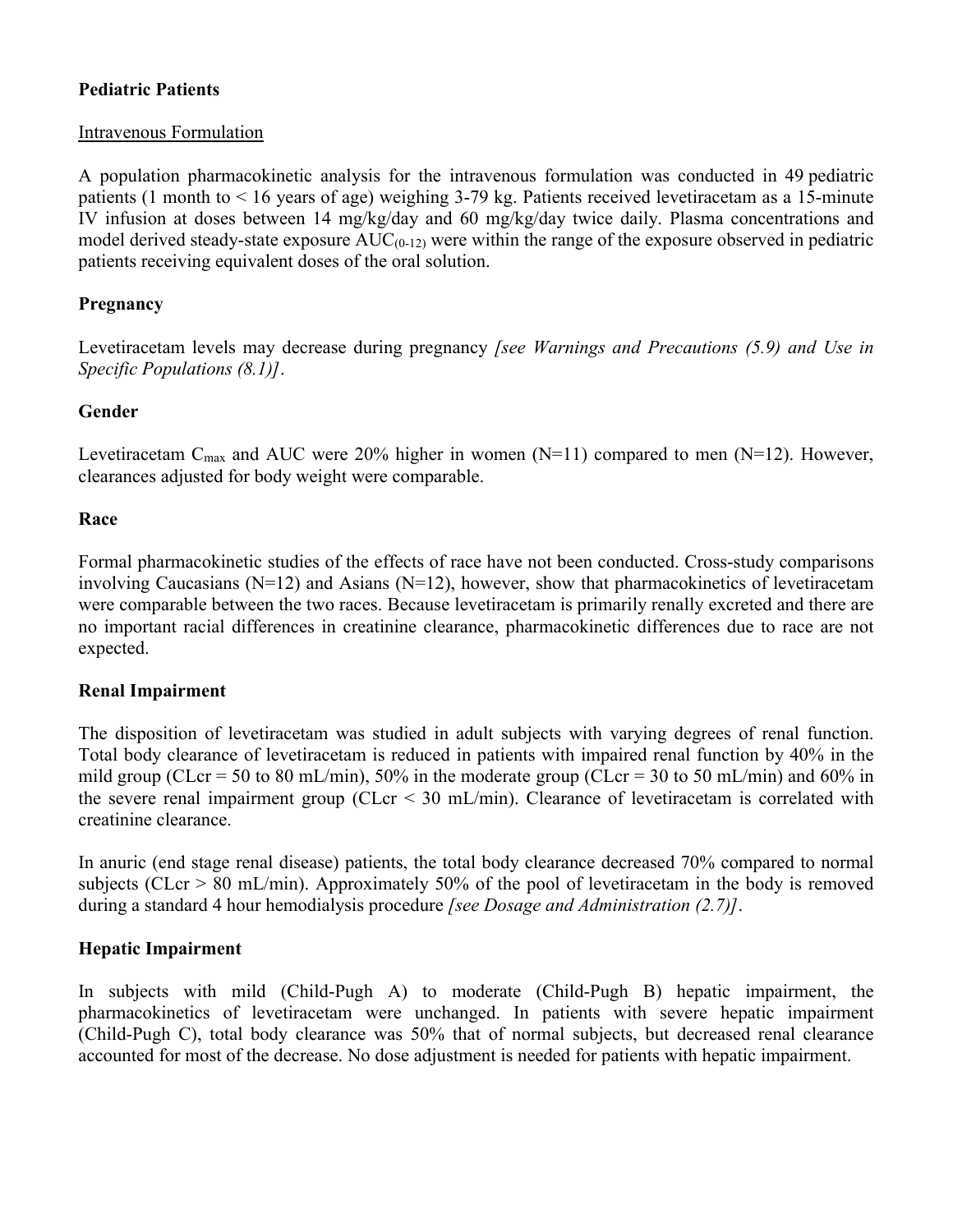## **Drug Interactions**

*In vitro* data on metabolic interactions indicate that levetiracetam is unlikely to produce, or be subject to, pharmacokinetic interactions. Levetiracetam and its major metabolite, at concentrations well above C<sub>max</sub> levels achieved within the therapeutic dose range, are neither inhibitors of, nor high affinity substrates for, human liver cytochrome P450 isoforms, epoxide hydrolase or UDP-glucuronidation enzymes. In addition, levetiracetam does not affect the *in vitro* glucuronidation of valproic acid.

Potential pharmacokinetic interactions of or with levetiracetam were assessed in clinical pharmacokinetic studies (phenytoin, valproate, warfarin, digoxin, oral contraceptive, probenecid) and through pharmacokinetic screening in the placebo-controlled clinical studies in epilepsy patients.

#### **Phenytoin**

Levetiracetam (3000 mg daily) had no effect on the pharmacokinetic disposition of phenytoin in patients with refractory epilepsy. Pharmacokinetics of levetiracetam were also not affected by phenytoin.

## **Valproate**

Levetiracetam (1500 mg twice daily) did not alter the pharmacokinetics of valproate in healthy volunteers. Valproate 500 mg twice daily did not modify the rate or extent of levetiracetam absorption or its plasma clearance or urinary excretion. There also was no effect on exposure to and the excretion of the primary metabolite, ucb L057.

#### **Other Antiepileptic Drugs**

Potential drug interactions between levetiracetam and other AEDs (carbamazepine, gabapentin, lamotrigine, phenobarbital, phenytoin, primidone and valproate) were also assessed by evaluating the serum concentrations of levetiracetam and these AEDs during placebo-controlled clinical studies. These data indicate that levetiracetam does not influence the plasma concentration of other AEDs and that these AEDs do not influence the pharmacokinetics of levetiracetam.

#### **Effect of AEDs in Pediatric Patients**

There was about a 22% increase of apparent total body clearance of levetiracetam when it was co-administered with enzyme-inducing AEDs. Dose adjustment is not recommended. Levetiracetam had no effect on plasma concentrations of carbamazepine, valproate, topiramate, or lamotrigine.

#### **Oral Contraceptives**

Levetiracetam (500 mg twice daily) did not influence the pharmacokinetics of an oral contraceptive containing 0.03 mg ethinyl estradiol and 0.15 mg levonorgestrel, or of the luteinizing hormone and progesterone levels, indicating that impairment of contraceptive efficacy is unlikely. Coadministration of this oral contraceptive did not influence the pharmacokinetics of levetiracetam.

## **Digoxin**

Levetiracetam (1000 mg twice daily) did not influence the pharmacokinetics and pharmacodynamics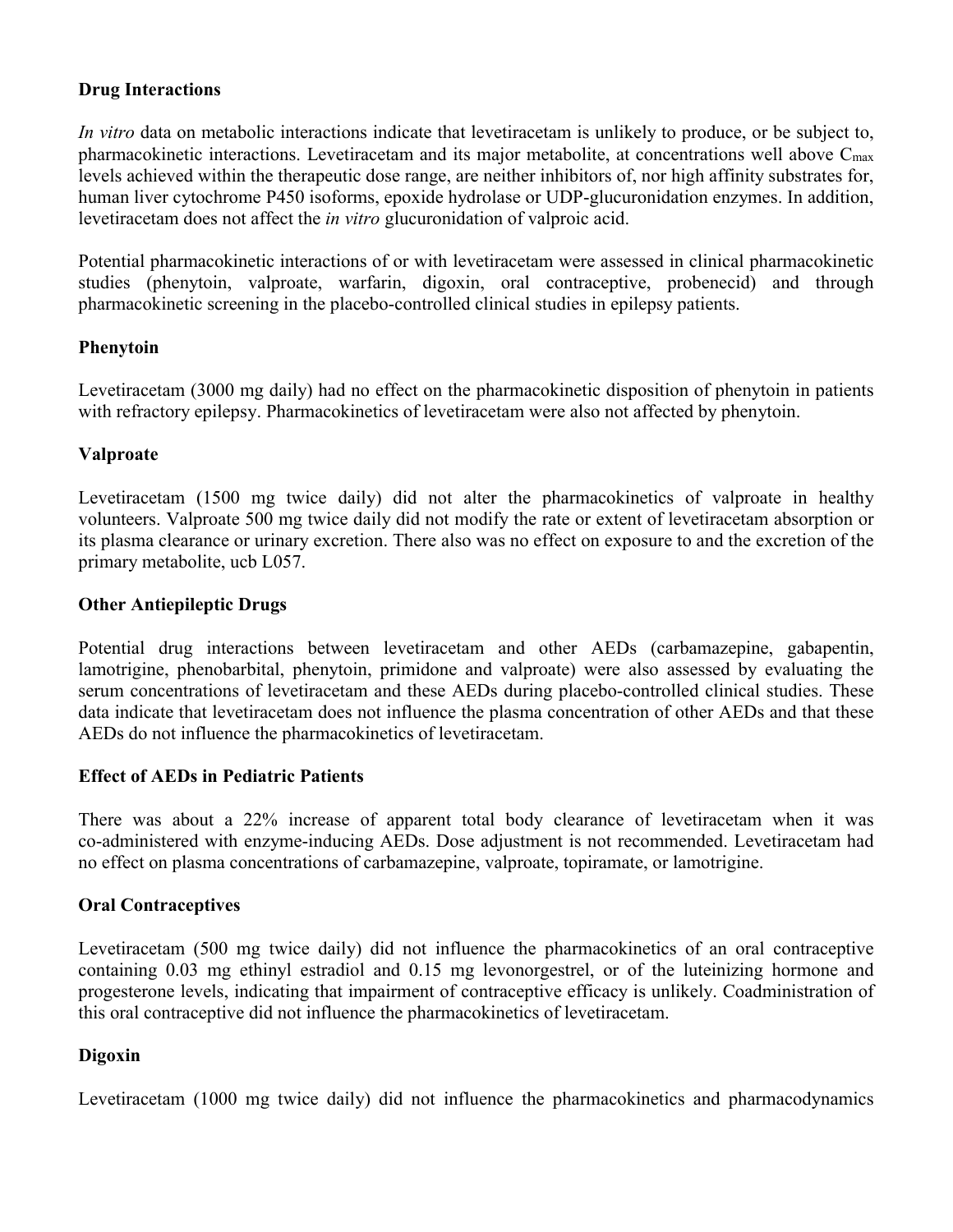(ECG) of digoxin given as a 0.25 mg dose every day. Coadministration of digoxin did not influence the pharmacokinetics of levetiracetam.

## **Warfarin**

Levetiracetam (1000 mg twice daily) did not influence the pharmacokinetics of R and S warfarin. Prothrombin time was not affected by levetiracetam. Coadministration of warfarin did not affect the pharmacokinetics of levetiracetam.

## **Probenecid**

Probenecid, a renal tubular secretion blocking agent, administered at a dose of 500 mg four times a day, did not change the pharmacokinetics of levetiracetam 1000 mg twice daily. C<sup>ss</sup><sub>max</sub> of the metabolite, ucb L057, was approximately doubled in the presence of probenecid while the fraction of drug excreted unchanged in the urine remained the same. Renal clearance of ucb L057 in the presence of probenecid decreased 60%, probably related to competitive inhibition of tubular secretion of ucb L057. The effect of levetiracetam on probenecid was not studied.

# **13 NONCLINICAL TOXICOLOGY**

## **13.1 Carcinogenesis, Mutagenesis, Impairment of Fertility**

## **Carcinogenesis**

Rats were dosed with levetiracetam in the diet for 104 weeks at doses of 50, 300, and 1800 mg/kg/day. Plasma exposure (AUC) at the highest dose was approximately 6 times that in humans at the maximum recommended human dose (MRHD) of 3000 mg. There was no evidence of carcinogenicity. In mice, oral administration of levetiracetam for 80 weeks (doses up to 960 mg/kg/day) or 2 years (doses up to 4000 mg/kg/day, lowered to 3000 mg/kg/day after 45 weeks due to intolerability) was not associated with an increase in tumors. The highest dose tested in mice for 2 years (3000 mg/kg/day) is approximately 5 times the MRHD on a body surface area  $(mg/m<sup>2</sup>)$  basis.

## **Mutagenesis**

Levetiracetam was negative in *in vitro* (Ames, chromosomal aberration in mammalian cells) and *in vivo*  (mouse micronucleus) assays. The major human metabolite of levetiracetam (ucb L057) was negative in *in vitro* (Ames, mouse lymphoma) assays.

# **Impairment of Fertility**

No adverse effects on male or female fertility or reproductive performance were observed in rats at oral doses up to 1800 mg/kg/day, which were associated with plasma exposures (AUC) up to approximately 6 times that in humans at the MRHD.

# **14 CLINICAL STUDIES**

All clinical studies supporting the efficacy of levetiracetam utilized oral formulations. The finding of efficacy of levetiracetam injection is based on the results of studies using an oral formulation of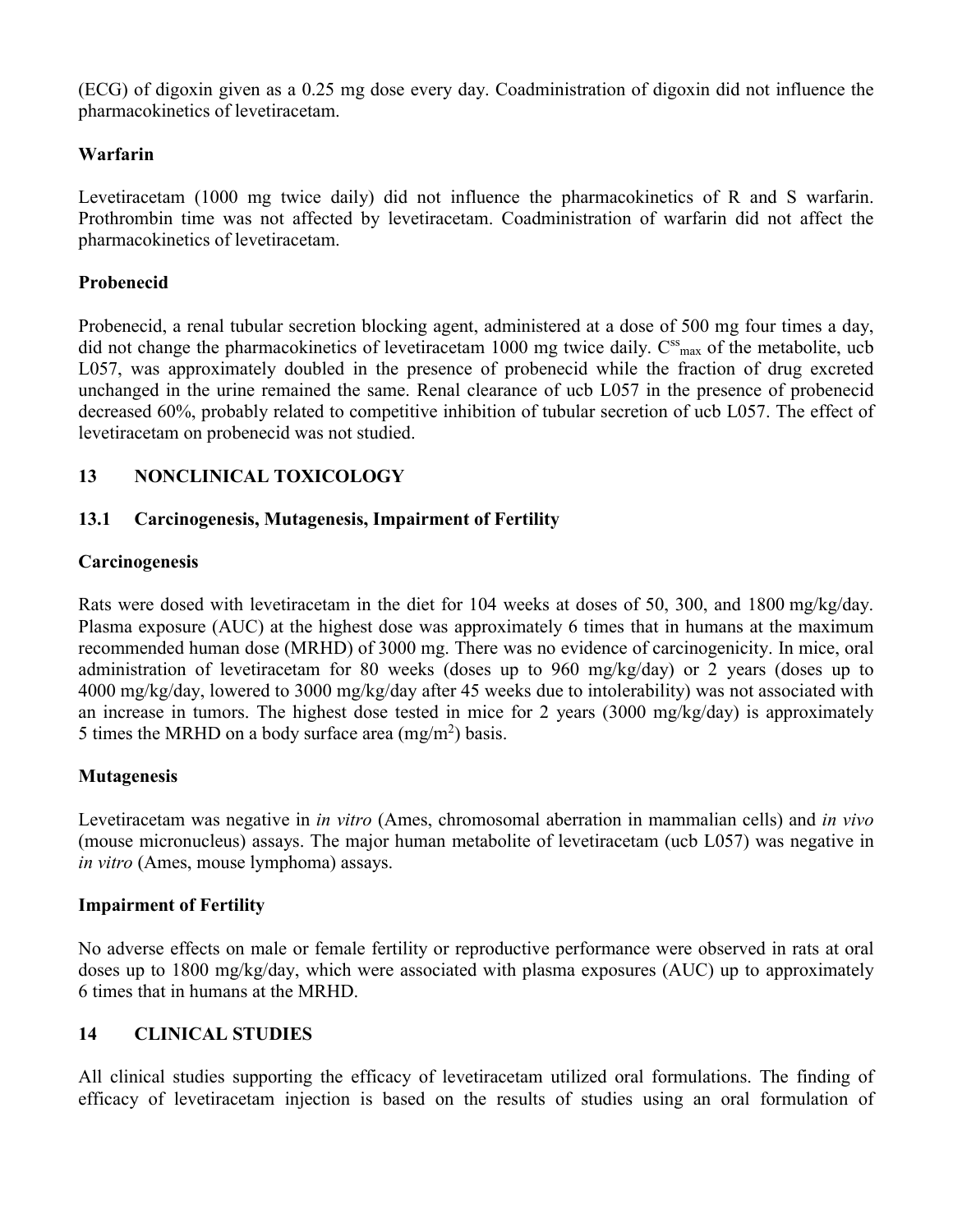levetiracetam, and on the demonstration of comparable bioavailability of the oral and parenteral formulations *[see Clinical Pharmacology (12.3)]*.

## **14.1 Partial-Onset Seizures**

## **Effectiveness in Partial-Onset Seizures in Adults**

The effectiveness of levetiracetam for the treatment of partial-onset seizures in adults was established in three multicenter, randomized, double-blind, placebo-controlled clinical studies in patients who had refractory partial-onset seizures with or without secondary generalization. The tablet formulation was used in all these studies. In these studies, 904 patients were randomized to placebo, 1000 mg, 2000 mg, or 3000 mg/day. Patients enrolled in Study 1 or Study 2 had refractory partial-onset seizures for at least two years and had taken two or more classical AEDs. Patients enrolled in Study 3 had refractory partial-onset seizures for at least 1 year and had taken one classical AED. At the time of the study, patients were taking a stable dose regimen of at least one and could take a maximum of two AEDs. During the baseline period, patients had to have experienced at least two partial-onset seizures during each 4-week period.

## **Study 1**

Study 1 was a double-blind, placebo-controlled, parallel-group study conducted at 41 sites in the United States comparing levetiracetam 1000 mg/day (N=97), levetiracetam 3000 mg/day (N=101), and placebo (N=95) given in equally divided doses twice daily. After a prospective baseline period of 12 weeks, patients were randomized to one of the three treatment groups described above. The 18-week treatment period consisted of a 6-week titration period, followed by a 12-week fixed dose evaluation period, during which concomitant AED regimens were held constant. The primary measure of effectiveness was a between group comparison of the percent reduction in weekly partial seizure frequency relative to placebo over the entire randomized treatment period (titration  $+$  evaluation period). Secondary outcome variables included the responder rate (incidence of patients with ≥50% reduction from baseline in partial-onset seizure frequency). The results of the analysis of Study 1 are displayed in Table 10.

## **Table 10: Reduction in Mean Over Placebo in Weekly Frequency of Partial-Onset Seizures in Study 1**

|                                                                | <b>Placebo</b><br>$(N=95)$ | Levetiracetam<br>$1000$ mg/day<br>$(N=97)$ | Levetiracetam<br>$3000$ mg/day<br>$(N=101)$ |
|----------------------------------------------------------------|----------------------------|--------------------------------------------|---------------------------------------------|
| Percent reduction in partial<br>seizure frequency over placebo | —                          | $26.1\%$ <sup>*</sup>                      | $30.1\%$ *                                  |

*\** statistically significant versus placebo

The percentage of patients (y-axis) who achieved  $\geq$ 50% reduction in weekly seizure rates from baseline in partial-onset seizure frequency over the entire randomized treatment period (titration + evaluation period) within the three treatment groups (x-axis) is presented in Figure 1.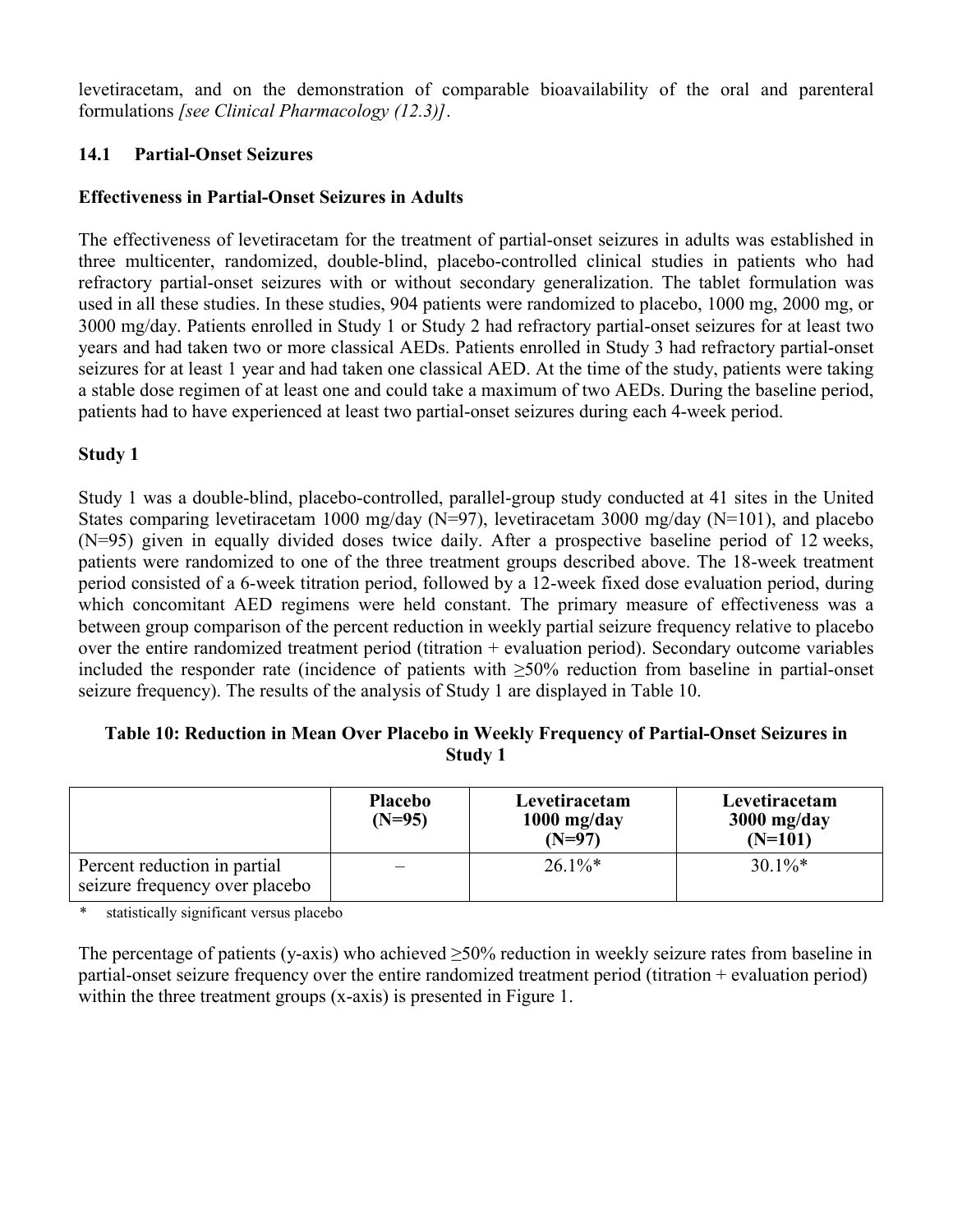### **Figure 1: Responder Rate (≥50% Reduction from Baseline) in Study 1**



*\** statistically significant versus placebo

## **Study 2**

Study 2 was a double-blind, placebo-controlled, crossover study conducted at 62 centers in Europe comparing levetiracetam 1000 mg/day (N=106), levetiracetam 2000 mg/day (N=105), and placebo (N=111) given in equally divided doses twice daily.

The first period of the study (Period A) was designed to be analyzed as a parallel-group study. After a prospective baseline period of up to 12 weeks, patients were randomized to one of the three treatment groups described above. The 16-week treatment period consisted of the 4-week titration period followed by a 12-week fixed dose evaluation period, during which concomitant AED regimens were held constant. The primary measure of effectiveness was a between group comparison of the percent reduction in weekly partial seizure frequency relative to placebo over the entire randomized treatment period (titration + evaluation period). Secondary outcome variables included the responder rate (incidence of patients with ≥50% reduction from baseline in partial-onset seizure frequency). The results of the analysis of Period A are displayed in Table 11.

## **Table 11: Reduction in Mean Over Placebo in Weekly Frequency of Partial-Onset Seizures in Study 2: Period A**

|                                | <b>Placebo</b><br>$(N=111)$ | Levetiracetam<br>$1000$ mg/day<br>$(N=106)$ | Levetiracetam<br>$2000$ mg/day<br>$(N=105)$ |
|--------------------------------|-----------------------------|---------------------------------------------|---------------------------------------------|
| Percent reduction in partial   |                             | $17.1\%*$                                   | $21.4\%*$                                   |
| seizure frequency over placebo |                             |                                             |                                             |

statistically significant versus placebo

The percentage of patients (y-axis) who achieved  $\geq$ 50% reduction in weekly seizure rates from baseline in partial-onset seizure frequency over the entire randomized treatment period (titration + evaluation period) within the three treatment groups (x-axis) is presented in Figure 2.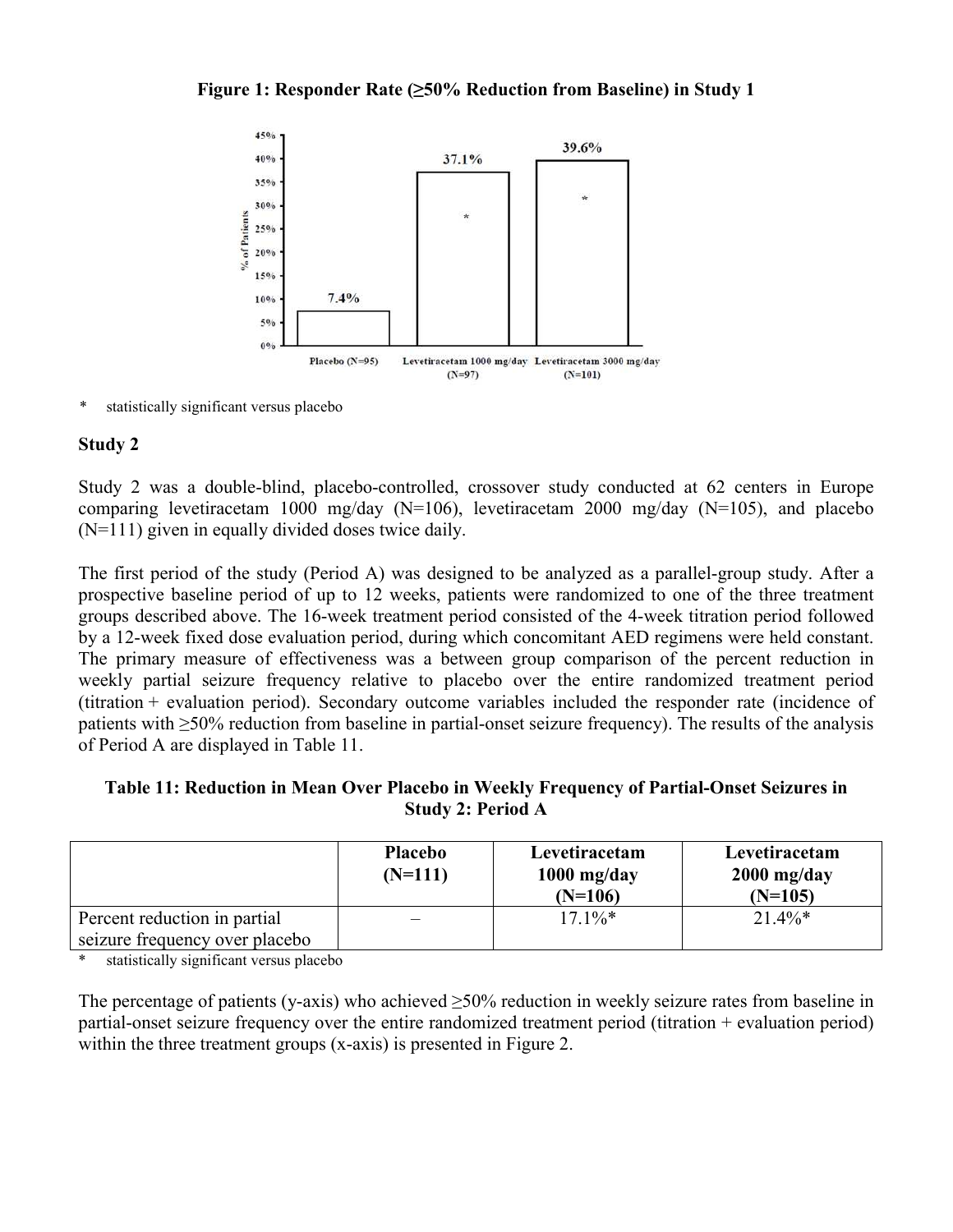

statistically significant versus placebo

The comparison of levetiracetam 2000 mg/day to levetiracetam 1000 mg/day for responder rate was statistically significant  $(P=0.02)$ . Analysis of the trial as a cross-over yielded similar results.

## **Study 3**

Study 3 was a double-blind, placebo-controlled, parallel-group study conducted at 47 centers in Europe comparing levetiracetam 3000 mg/day (N=180) and placebo (N=104) in patients with refractory partial-onset seizures, with or without secondary generalization, receiving only one concomitant AED. Study drug was given in two divided doses. After a prospective baseline period of 12 weeks, patients were randomized to one of two treatment groups described above. The 16-week treatment period consisted of a 4-week titration period, followed by a 12-week fixed dose evaluation period, during which concomitant AED doses were held constant. The primary measure of effectiveness was a between group comparison of the percent reduction in weekly seizure frequency relative to placebo over the entire randomized treatment period (titration + evaluation period). Secondary outcome variables included the responder rate (incidence of patients with ≥50% reduction from baseline in partial-onset seizure frequency). Table 12 displays the results of the analysis of Study 3.

## **Table 12: Reduction in Mean Over Placebo in Weekly Frequency of Partial-Onset Seizures in Study 3**

|                                      | <b>Placebo</b><br>$(N=104)$ | Levetiracetam<br>$3000$ mg/day<br>$(N=180)$ |
|--------------------------------------|-----------------------------|---------------------------------------------|
| Percent reduction in partial seizure |                             | $23.0\%*$                                   |
| frequency over placebo               |                             |                                             |

\* statistically significant versus placebo

The percentage of patients (y-axis) who achieved  $\geq$ 50% reduction in weekly seizure rates from baseline in partial-onset seizure frequency over the entire randomized treatment period (titration + evaluation period) within the two treatment groups (x-axis) is presented in Figure 3.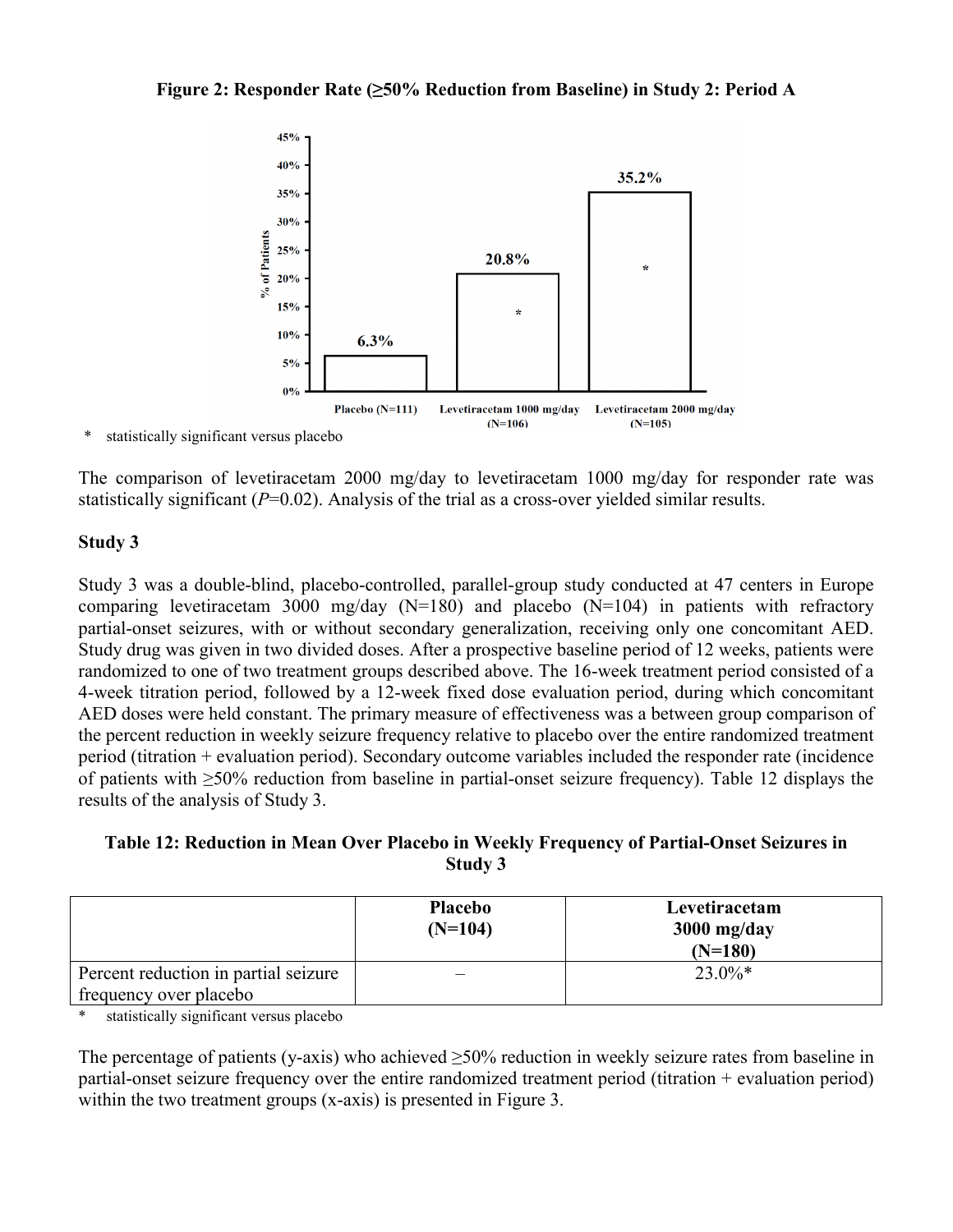### **Figure 3: Responder Rate (≥50% Reduction from Baseline) in Study 3**



statistically significant versus placebo

#### **Effectiveness in Partial-Onset Seizures in Pediatric Patients 4 Years to 16 Years of Age**

Study 4 was a multicenter, randomized double-blind, placebo-controlled study, in pediatric patients 4 to 16 years of age with partial seizures uncontrolled by standard antiepileptic drugs (AEDs). Study 4 was conducted at 60 sites in North America. The study consisted of an 8-week baseline period and 4-week titration period followed by a 10-week evaluation period. Eligible patients who still experienced, on a stable dose of 1-2 AEDs, at least 4 partial-onset seizures during the 4 weeks prior to screening, as well as at least 4 partial-onset seizures in each of the two 4-week baseline periods, were randomized to receive either levetiracetam or placebo. Dosing was initiated at a dose of 20 mg/kg/day in two divided doses. During the treatment period, levetiracetam doses were adjusted in 20 mg/kg/day increments, at 2-week intervals to the target dose of 60 mg/kg/day. The primary measure of efficacy was a between group comparison of the percent reduction in weekly partial seizure frequency relative to placebo over the entire 14-week randomized treatment period (titration + evaluation period). Secondary outcome variables included the responder rate (incidence of patients with  $\geq$  50% reduction from baseline in partial-onset seizure frequency per week). The enrolled population included 198 patients (levetiracetam  $N=101$ , placebo N=97) with refractory partial-onset seizures, whether or not secondarily generalized. Table 13 displays the results of Study 4.

## **Table 13: Reduction in Mean Over Placebo in Weekly Frequency of Partial-Onset Seizures in Study 4**

|                                      | <b>Placebo</b><br>(N=97) | Levetiracetam<br>(N=101) |
|--------------------------------------|--------------------------|--------------------------|
| Percent reduction in partial seizure |                          | $26.8\%*$                |
| frequency over placebo               |                          |                          |

statistically significant versus placebo

The percentage of patients (y-axis) who achieved  $\geq$  50% reduction in weekly seizure rates from baseline in partial-onset seizure frequency over the entire randomized treatment period (titration + evaluation period) within the two treatment groups (x-axis) is presented in Figure 4.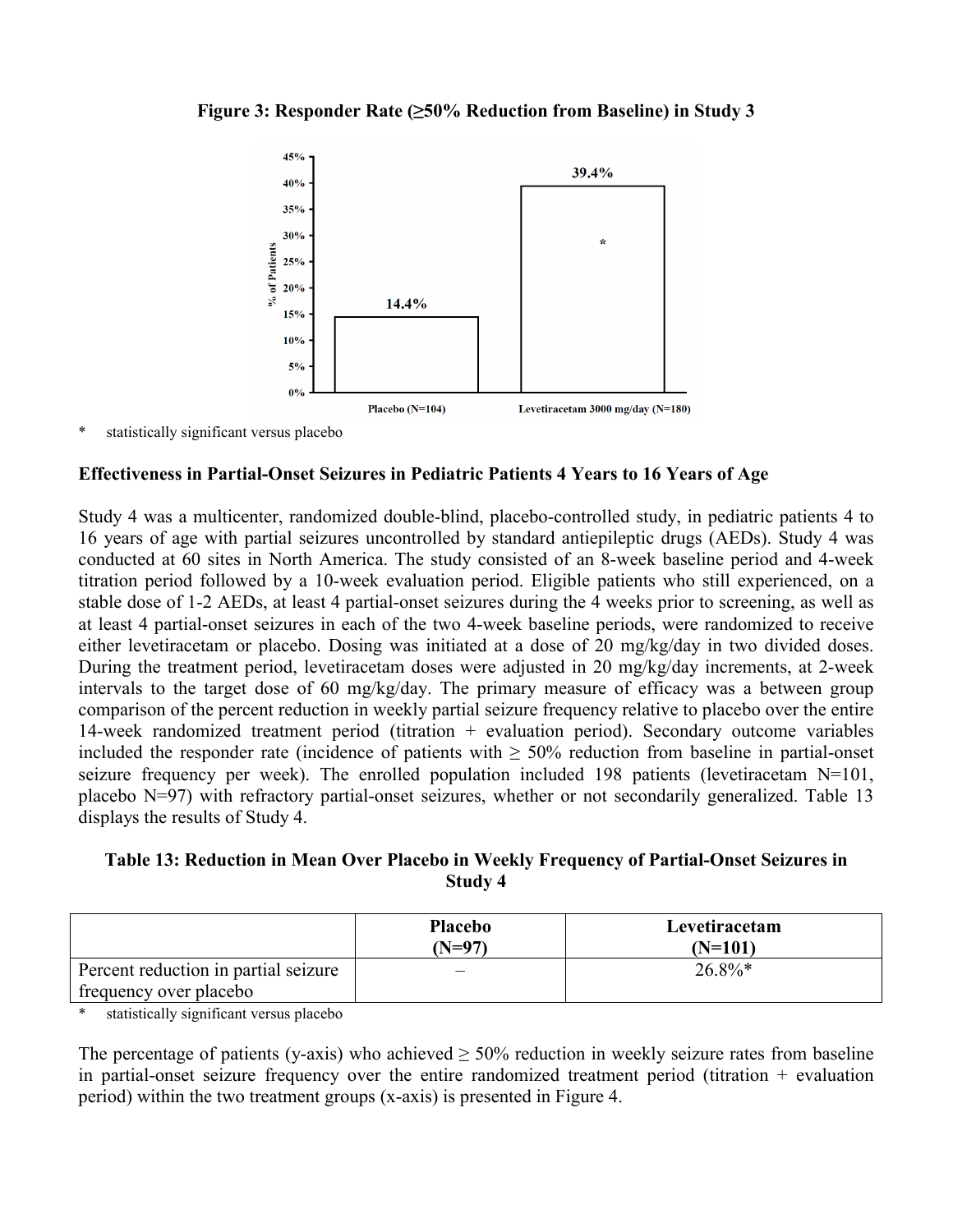#### **Figure 4: Responder Rate (≥ 50% Reduction from Baseline) in Study 4**



statistically significant versus placebo

#### **Effectiveness in Partial-Onset Seizures in Pediatric Patients 1 Month to < 4 Years of Age**

Study 5 was a multicenter, randomized double-blind, placebo-controlled study, in pediatric patients 1 month to less than 4 years of age with partial seizures, uncontrolled by standard epileptic drugs (AEDs). Study 5 was conducted at 62 sites in North America, South America, and Europe. Study 5 consisted of a 5-day evaluation period, which included a 1-day titration period followed by a 4-day maintenance period. Eligible patients who experienced, on a stable dose of 1-2 AEDs, at least 2 partial-onset seizures during the 48-hour baseline video EEG were randomized to receive either levetiracetam or placebo. Randomization was stratified by age range as follows: 1 month to less than 6 months of age (N=4 treated with levetiracetam), 6 months to less than 1 year of age (N=8 treated with levetiracetam), 1 year to less than 2 years of age (N=20 treated with levetiracetam), and 2 years to less than 4 years of age (N=28 treated with levetiracetam). Levetiracetam dosing was determined by age and weight as follows: children 1 month to less than 6 months old were randomized to a target dose of 40 mg/kg/day, and children 6 months to less than 4 years old were randomized to a target dose of 50 mg/kg/day. The primary measure of efficacy was the responder rate (percent of patients with  $\geq$  50% reduction from baseline in average daily partial-onset seizure frequency) assessed by a blinded central reader using a 48-hour video EEG performed during the last two days of the 4-day maintenance period. The enrolled population included 116 patients (levetiracetam N=60, placebo N=56) with refractory partial-onset seizures, whether or not secondarily generalized. A total of 109 patients were included in the efficacy analysis. A statistically significant difference between levetiracetam and placebo was observed in Study 5 (see Figure 5). The treatment effect associated with levetiracetam was consistent across age groups.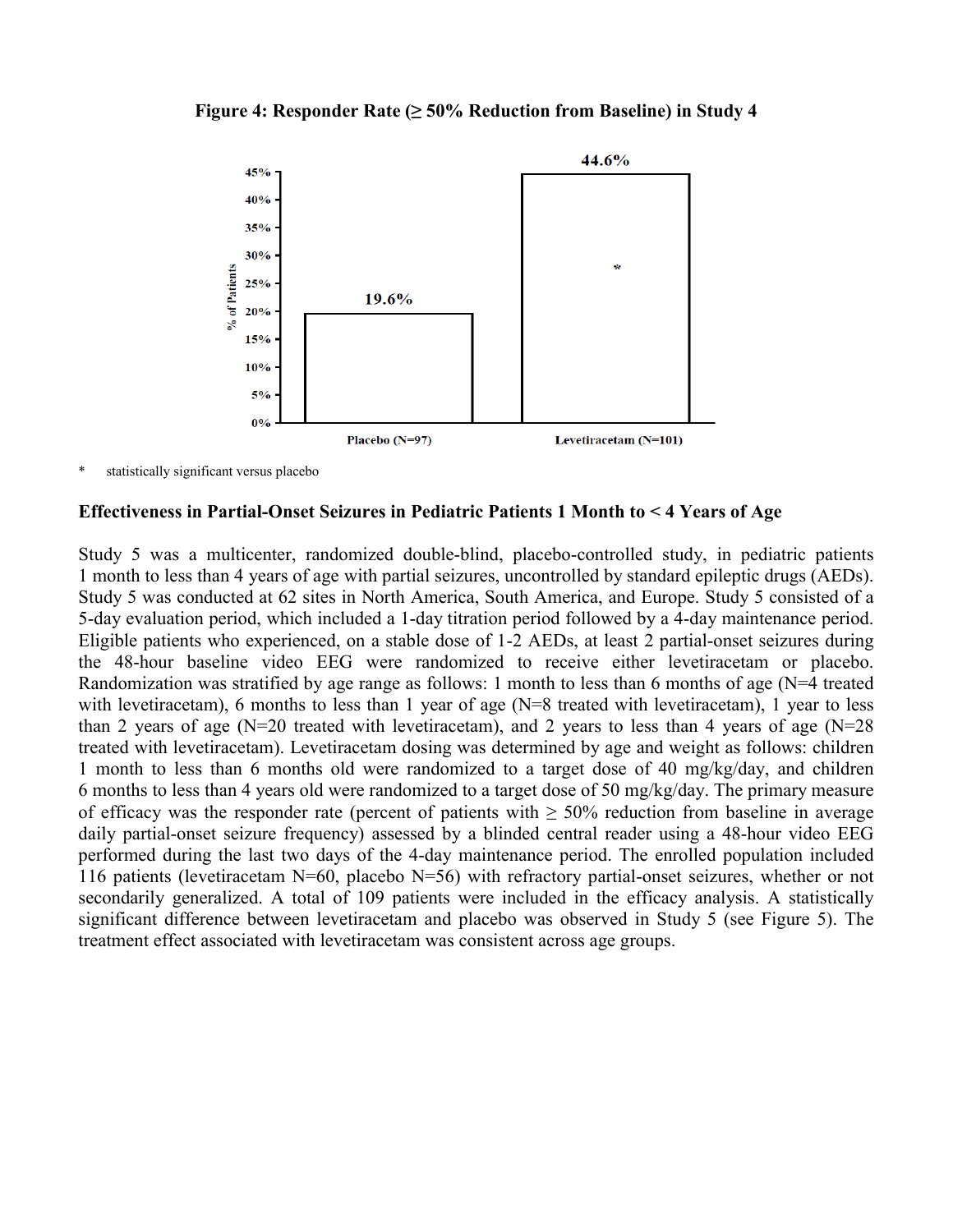**Figure 5: Responder Rate for All Patients Ages 1 Month to < 4 Years (≥ 50% Reduction from Baseline) in Study 5**



statistically significant versus placebo

## **14.2 Myoclonic Seizures in Patients with Juvenile Myoclonic Epilepsy**

The effectiveness of levetiracetam as adjunctive therapy in patients 12 years of age and older with juvenile myoclonic epilepsy (JME) experiencing myoclonic seizures was established in one multicenter, randomized, double-blind, placebo-controlled study (study 6), conducted at 37 sites in 14 countries. Eligible patients on a stable dose of 1 antiepileptic drug (AED) experiencing one or more myoclonic seizures per day for at least 8 days during the prospective 8-week baseline period were randomized to either levetiracetam or placebo (levetiracetam N=60, placebo N=60). Patients were titrated over 4 weeks to a target dose of 3000 mg/day and treated at a stable dose of 3000 mg/day over 12 weeks (evaluation period). Study drug was given in 2 divided doses. The primary measure of efficacy was the proportion of patients with at least 50% reduction in the number of days per week with one or more myoclonic seizures during the treatment period (titration + evaluation periods) as compared to baseline. Table 14 displays the results for the 113 patients with JME in this study.

## **Table 14: Responder Rate (≥50% Reduction from Baseline) in Myoclonic Seizure Days per Week in Study 6**

|                          | <b>Placebo</b><br>$(N=59)$ | Levetiracetam<br>$(N=54)$ |
|--------------------------|----------------------------|---------------------------|
| Percentage of responders | 23.7%                      | $60.4\%*$                 |

statistically significant versus placebo

## **14.3 Primary Generalized Tonic-Clonic Seizures**

The effectiveness of levetiracetam as adjunctive therapy in patients 6 years of age and older with idiopathic generalized epilepsy experiencing primary generalized tonic-clonic (PGTC) seizures was established in one multicenter, randomized, double-blind, placebo-controlled study (study 7), conducted at 50 sites in 8 countries. Eligible patients on a stable dose of 1 or 2 antiepileptic drugs (AEDs) experiencing at least 3 PGTC seizures during the 8-week combined baseline period (at least one PGTC seizure during the 4 weeks prior to the prospective baseline period and at least one PGTC seizure during the 4-week prospective baseline period) were randomized to either levetiracetam or placebo. The 8-week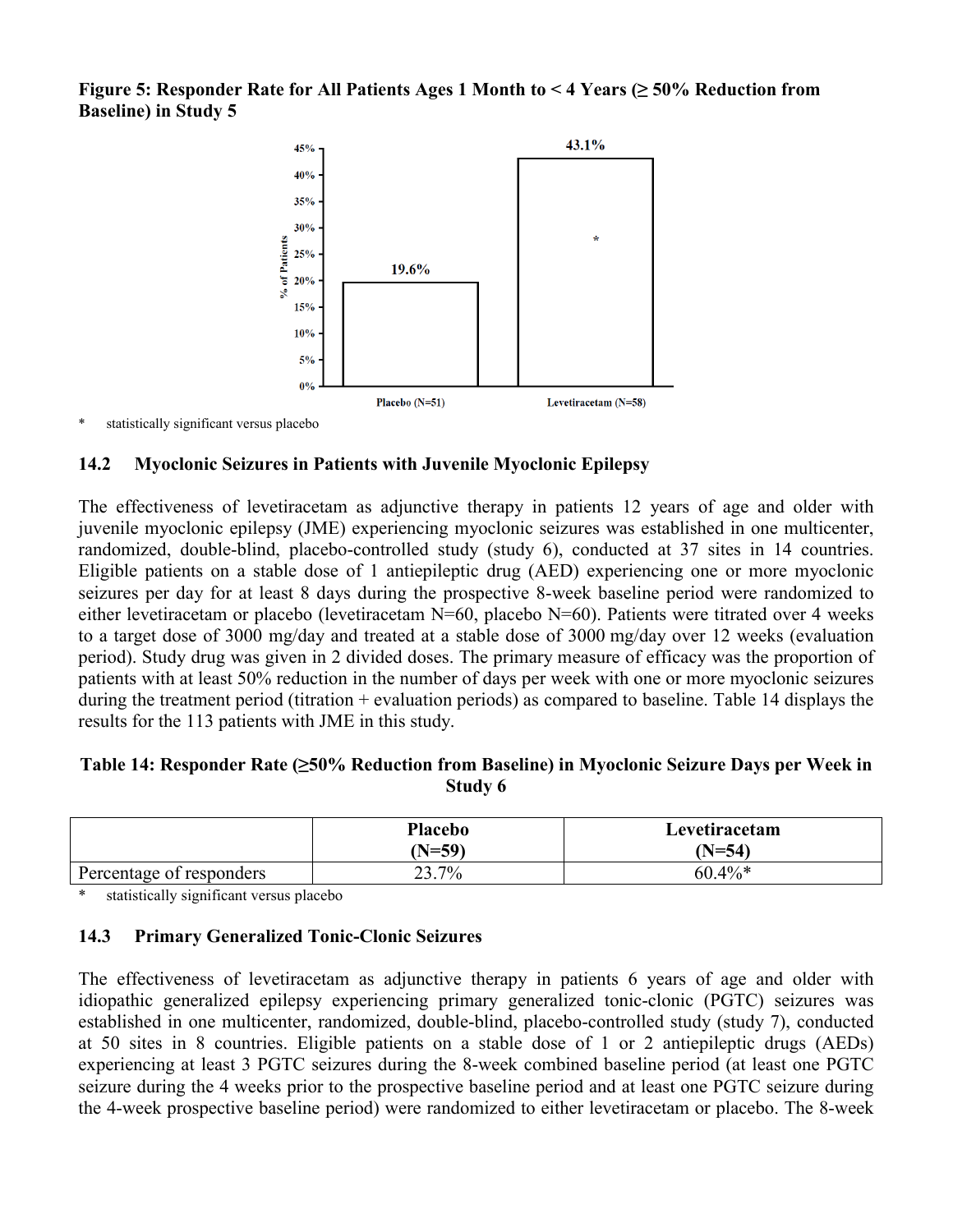combined baseline period is referred to as "baseline" in the remainder of this section. Patients were titrated over 4 weeks to a target dose of 3000 mg/day for adults or a pediatric target dose of 60 mg/kg/day and treated at a stable dose of 3000 mg/day (or 60 mg/kg/day for children) over 20 weeks (evaluation period). Study drug was given in 2 equally divided doses per day. The primary measure of efficacy was the percent reduction from baseline in weekly PGTC seizure frequency for levetiracetam and placebo treatment groups over the treatment period (titration  $+$  evaluation periods). The population included 164 patients (levetiracetam N=80, placebo N=84) with idiopathic generalized epilepsy (predominately juvenile myoclonic epilepsy, juvenile absence epilepsy, childhood absence epilepsy, or epilepsy with Grand Mal seizures on awakening) experiencing primary generalized tonic-clonic seizures. Each of these syndromes of idiopathic generalized epilepsy was well represented in this patient population.

There was a statistically significant decrease from baseline in PGTC frequency in the levetiracetam-treated patients compared to the placebo-treated patients in Study 7 (see Table 15).

**Table 15: Median Percent Reduction from Baseline in PGTC Seizure Frequency per Week in Study 7**

|                              | Placebo<br>$(N=84)$ | Levetiracetam<br>(N=78) |
|------------------------------|---------------------|-------------------------|
| Percentage reduction in PGTC | 44.6%               | $77.6\%*$               |
| seizure frequency            |                     |                         |

statistically significant versus placebo

The percentage of patients (y-axis) who achieved  $\geq$ 50% reduction in weekly seizure rates from baseline in PGTC seizure frequency over the entire randomized treatment period (titration + evaluation period) within the two treatment groups (x-axis) is presented in Figure 6.

## **Figure 6: Responder Rate (≥50% Reduction from Baseline) in PGTC Seizure Frequency per Week in Study 7**



\* statistically significant versus placebo

## **16 HOW SUPPLIED/STORAGE AND HANDLING**

#### **16.1 How Supplied**

Levetiracetam injection, USP 500 mg/5 mL injection is a clear, colorless, sterile solution. It is supplied in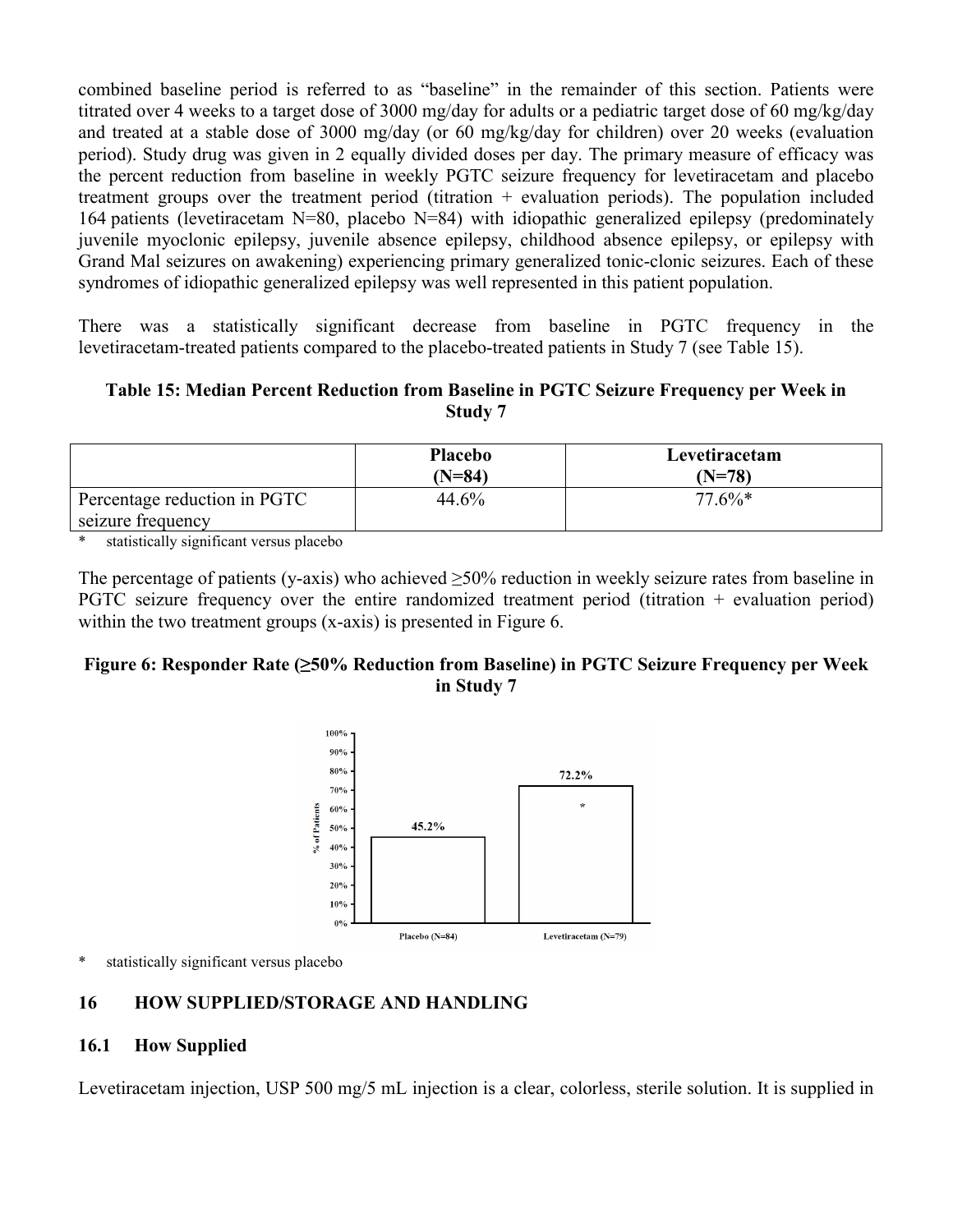single-dose 5 mL vials.

| <b>Unit of Sale</b>                    | Concentration                         |
|----------------------------------------|---------------------------------------|
| NDC 0409-1886-02                       | $\frac{500 \text{ mg}}{5 \text{ mL}}$ |
| Carton containing 25 Single-dose vials | $100 \text{ mg/mL}$                   |

## **16.2 Storage**

Store between 20 to 25°C (68 to 77°F) [see USP Controlled Room Temperature].

## **17 PATIENT COUNSELING INFORMATION**

## **Psychiatric Reactions and Changes in Behavior**

Advise patients and their caregivers that levetiracetam may cause changes in behavior (e.g., aggression, agitation, anger, anxiety, apathy, depression, hostility, and irritability) and psychotic symptoms *[see Warnings and Precautions (5.1)]*.

## **Effects on Driving or Operating Machinery**

Inform patients that levetiracetam may cause dizziness and somnolence. Inform patients not to drive or operate machinery until they have gained sufficient experience on levetiracetam to gauge whether it adversely affects their ability to drive or operate machinery *[see Warnings and Precautions (5.2)].*

#### **Anaphylaxis and Angioedema**

Advise patients to discontinue levetiracetam and seek medical care if they develop signs and symptoms of anaphylaxis or angioedema *[see Warnings and Precautions (5.3)]*.

## **Dermatological Adverse Reactions**

Advise patients that serious dermatological adverse reactions have occurred in patients treated with levetiracetam and instruct them to call their physician immediately if a rash develops *[see Warnings and Precautions (5.4)]*.

## **Withdrawal of Levetiracetam**

Advise patients and caregivers not to discontinue use of levetiracetam without consulting with their healthcare provider. Levetiracetam should normally be gradually withdrawn to reduce the potential of increased seizure frequency and status epilepticus *[see Warnings and Precautions (5.7)]*.

## **Pregnancy**

Advise patients to notify their healthcare provider if they become pregnant or intend to become pregnant during levetiracetam therapy. Encourage patients to enroll in the North American Antiepileptic Drug (NAAED) pregnancy registry if they become pregnant *[see Use in Specific Populations (8.1)].*